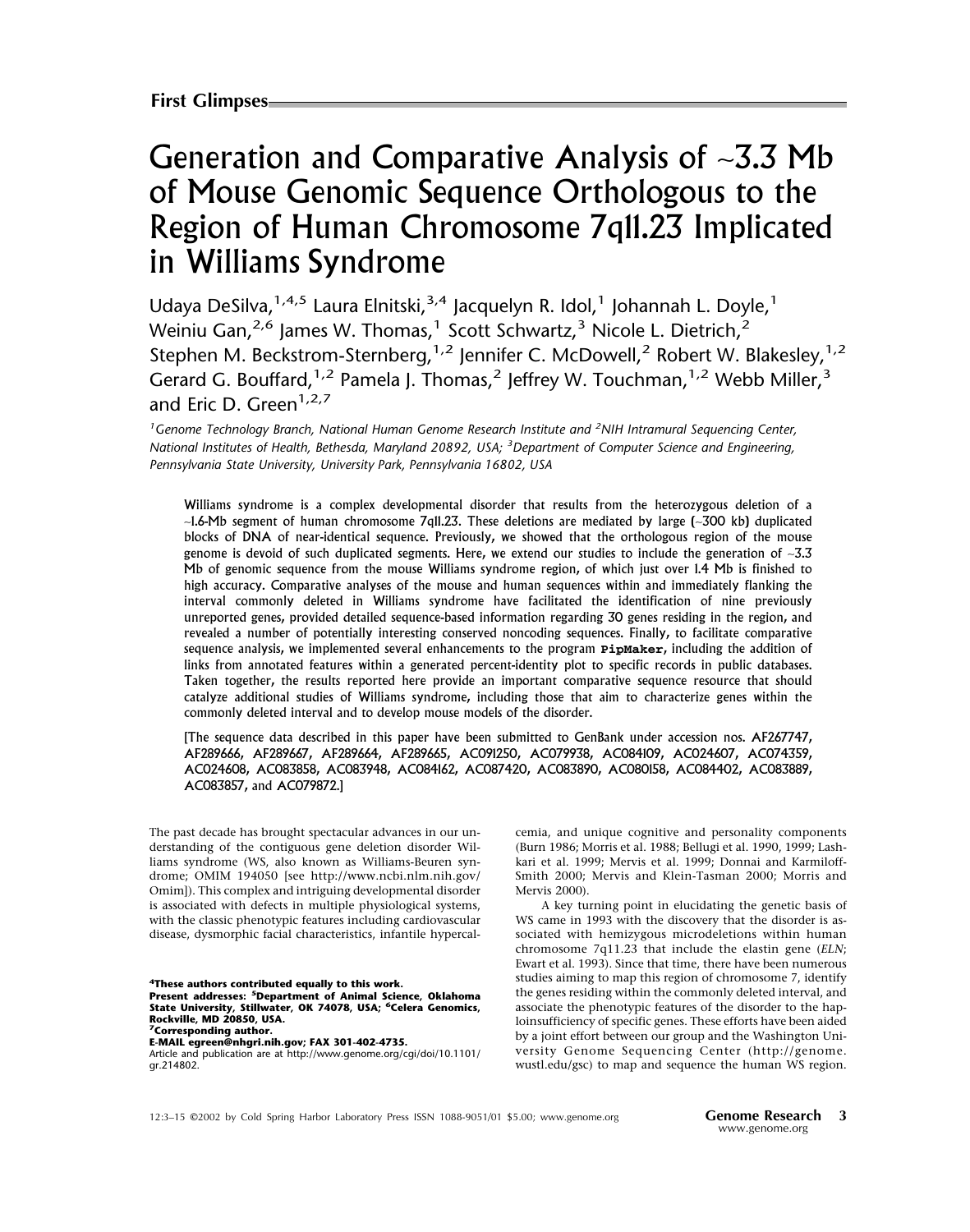However, significant challenges have been encountered. For example, attempts to establish contiguous and accurate longrange physical maps of the human WS region have been hampered by a number of problems, including unstable yeast artificial chromosome (YAC) clones derived from the region (which are most likely a consequence of the notably high density of repetitive sequences) and the presence of several large (∼300 kb), closely spaced blocks of DNA with nearidentical sequence (Gorlach et al. 1997; Osborne et al. 1997a; Hockenhull et al. 1999; Korenberg et al. 2000; Peoples et al. 2000; Valero et al. 2000). The latter genomic segments, which greatly confound conventional mapping and sequencing strategies, are particularly important, both because they contain gene and pseudogene sequences (Gorlach et al. 1997; Osborne et al. 1997a; Perez Jurado et al. 1998) and because they appear to play a central role in mediating the inter- and intrachromosomal recombination events that lead to the WSassociated deletions (Perez Jurado et al. 1996; Robinson et al. 1996; Baumer et al. 1998).

Despite the challenges associated with mapping and sequencing the human WS region, numerous genes residing within the commonly deleted interval and the flanking duplicated segments have been identified (Fig. 1; Table 1; Francke 1999; Osborne 1999; Osborne and Pober 2001). The diverse phenotypic features associated with WS likely result from haploinsufficiency of these and/or yet-to-be-identified genes that reside within the deleted interval. However, with the exception of *ELN* and cardiovascular/connective tissue disease, correlating individual genes with specific phenotypic features has proven difficult.

As a complement to the above efforts, our interests have focused on the comparative mapping and sequencing of the WS region in the human and mouse genomes. Previously, we established a bacterial clone-based contig map of the mouse genomic region encompassing the *Eln* and *Ncf1* (p47-*phox*) genes (DeSilva et al. 1999); note that *NCF1* gene/pseudogene sequences reside within the duplicated blocks in the human WS region (Fig. 1; Table 1). Interestingly, we discovered that the mouse WS region is devoid of the large duplicated segments that are characteristic of its human counterpart. To acquire a more detailed view of this important genomic interval, we have now extended our mouse physical mapping efforts as well as sequenced the entire mouse WS region. Here, we report the generation of ∼3.3 Mb of mouse genomic sequence and the results of detailed computational analyses, which included extensive comparisons with the available sequence of the human WS region.

## RESULTS

#### Physical Mapping of the Mouse WS Region

The segment of the mouse genome corresponding to the human WS region resides on distal mouse chromosome 5. Our previous clone-based physical mapping efforts resulted in the construction of a bacterial artificial chromosome (BAC)/P1-



**Figure 1** Long-range organization of human and mouse Williams syndrome (WS) regions. A physical map of the WS regions on human chromosome 7q and mouse chromosome 5G is depicted emphasizing the positions of the known genes residing within and flanking the interval commonly deleted in WS (DeSilva et al. 1999; Francke 1999; Hockenhull et al. 1999; Osborne 1999; Korenberg et al. 2000; Peoples et al. 2000; Valero et al. 2000). In the human WS region, this interval spans ∼1.6 Mb (indicated by a bold dashed line) and is flanked by duplicated blocks of DNA of near-identical sequence (estimated at ∼300 kb in size; indicated by dark rectangles). The relative positions of the centromere (CEN) and telomere (TEL) are indicated in each case. Note the inverted orientation of the two discontiguous segments of human chromosome 7 relative to the single contiguous segment of mouse chromosome 5G. The relative positions of the known human and mouse genes residing in this region are indicated, with additional details provided in Table 1. Depicted below the map of the mouse WS region are the 21 overlapping BAC/PAC clones selected for sequencing (see http://bio.cse.psu.edu/publications/desilva for a complete contig map of the mouse WS region), with the current sequencing status (finished, full shotgun, or working draft) indicated at the bottom (also see Table 2). Note that the depicted genomic regions and the BAC/PAC clones are not drawn to scale.

# **4 Genome Research**

www.genome.org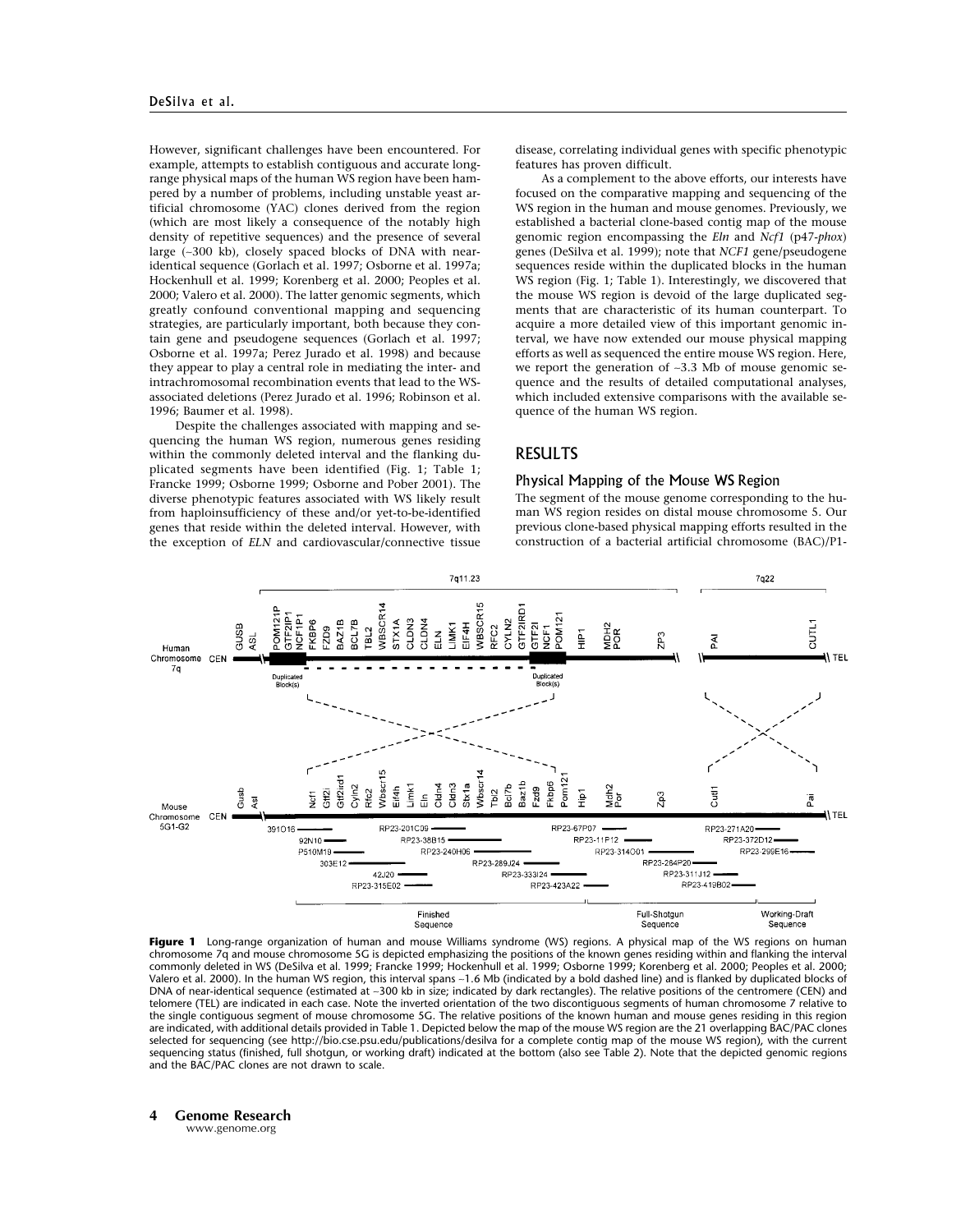| Name (human/mouse)                                    | Other name(s)        | Reference                                                |  |
|-------------------------------------------------------|----------------------|----------------------------------------------------------|--|
| Reside in single-copy interval commonly deleted in WS |                      |                                                          |  |
| FKBP6/Fkbp6                                           |                      | Meng et al. 1998b                                        |  |
| FZD9/Fzd9                                             | FZD3                 | Wang et al. 1997; Wang et al. 1999                       |  |
| BAZ1B/Baz1b                                           | WSTF, WBSCR9         | Lu et al. 1998; Peoples et al. 1998                      |  |
| BCL7B/Bcl7b                                           |                      | Jadayel et al. 1998; Meng et al. 1998a                   |  |
| TBL2/Tbl2                                             | $WS-BTRP$            | Meng et al. 1998a; Perez Jurado et al. 1999              |  |
| WBSCR14/Wbscr14                                       | WS-bHLH              | Meng et al. 1998a; de Luis et al. 2000                   |  |
| STX1A/Stx1a                                           |                      | Osborne et al. 1997b; Nakayama et al. 1998               |  |
| CLDN3/Cldn3                                           | CPETR2               | Paperna et al. 1998                                      |  |
| CLDN4/Cldn4                                           | <b>CPETR1</b>        | Paperna et al. 1998                                      |  |
| ELN/Eln                                               |                      | Fazio et al. 1991; Ewart et al. 1993; Wydner et al. 1994 |  |
| LIMK1/Limk1                                           |                      | Frangiskakis et al. 1996; Tassabehji et al. 1996         |  |
| EIF4H/Eif4h                                           | WBSCR1               | Osborne et al. 1996                                      |  |
| WBSCR15/Wbscr15                                       | WBSCR5               | Doyle et al. 2000; Martindale et al. 2000                |  |
| RFC2/Rfc2                                             |                      | Peoples et al. 1996                                      |  |
| CYLN2/Cyln2                                           | WBSCR3, WBSCR4       | Hoogenraad et al. 1998                                   |  |
| GTF2IRD1/Gtf2ird1                                     | WBSCR11, MusTRD1,    | Tassabehji et al. 1999; Yan et al. 2000;                 |  |
|                                                       | CREAM1, BEN          | Bayarsaihan and Ruddle 2000                              |  |
| Reside in duplicated segment in human                 |                      |                                                          |  |
| GTF2I/Gtf2i                                           | TFII-1, BAP135, SPIN | Perez Jurado et al. 1998; Wang et al. 1998               |  |
| NCF1/Ncf1                                             | $p47$ -phox          | Francke et al. 1990; Jackson et al. 1994;                |  |
|                                                       |                      | Gorlach et al. 1997; DeSilva et al. 2000                 |  |
| POM121/Pom121                                         |                      | Hallberg et al. 1993                                     |  |
| Reside in regions flanking the WS region in human     |                      |                                                          |  |
| GUSB/Gusb                                             |                      | Oshima et al. 1987                                       |  |
| ASL/Asl                                               |                      | Todd et al. 1989                                         |  |
| HIP1/Hip1                                             |                      | Wedemeyer et al. 1997                                    |  |
| MDH2/Mdh2                                             |                      | Habets et al. 1992                                       |  |
| POR/Por                                               |                      | Shephard et al. 1992                                     |  |
| ZP3/Zp3                                               |                      | van Duin et al. 1992                                     |  |
| PAI/Pai                                               |                      | Loskutoff et al. 1987                                    |  |
| CUTL1/Cutl1                                           |                      | Scherer et al. 1993                                      |  |

portion of this genomic region, including the entire interval flanked by the *Eln* and *Ncf1* genes (DeSilva et al. 1999). As part of a broader effort to generate BAC-based physical maps of the portions of the mouse genome orthologous to human chromosome 7 (Thomas et al. 2000), we extended this contig map to encompass the entire WS region (including the interval commonly deleted in WS, the segment that is duplicated in human, and additional flanking DNA). The complete contig map is available as part of an electronic supplement accompanying this paper (at http://bio.cse.psu.edu/publications/ desilva). Based on our earlier (DeSilva et al. 1999) and expanded physical mapping efforts, a set of 21 clones, which together fully encompass the mouse WS region, was selected for systematic sequencing (Fig. 1).

derived artificial chromosome (PAC) contig spanning a large

Consistent with our previous mapping studies (DeSilva et al. 1999), we encountered no evidence for the presence of large, duplicated blocks of DNA within the mouse WS region, such as those residing in the orthologous segment on human chromosome 7q11.23. Indeed, the clone-based physical mapping of the mouse WS region proceeded smoothly, in striking contrast to our efforts and those of others (Osborne et al. 1996; Hockenhull et al. 1999; Korenberg et al. 2000; Peoples et al. 2000; Valero et al. 2000) in mapping the human WS region.

The long-range organization of the mouse and human WS regions is also different in other ways. Specifically, a single contiguous block of mouse chromosome 5 encompassing the WS region is orthologous to two discontiguous segments of human chromosome 7, one on 7q11.23 and one on 7q22. The former segment contains the interval commonly deleted in WS and the flanking duplicated blocks; interestingly, the orientation of the central portion of this region is inverted in mouse versus human (Fig. 1). The inverted orientation of the mouse WS region (compared to the human WS region) was confirmed by two-color fluorescent in situ hybridization (FISH) studies with *Ncf1*– and *Fkbp6*-containing BACs; the results clearly showed that *Ncf1* is at the centromeric end and *Fkbp6* at the telomeric end of the WS region on mouse chromosome 5 (data not shown). These physical mapping studies are consistent with the BSS JAX panel genetic mapping data (http://www.jax.org/resources/documents/cmdata/bkmap/ BSS.html). Importantly, the breakpoints associated with this evolutionary inversion correspond to the locations of the duplicated blocks in the human WS region, which are also the most common sites of deletion breakpoints seen in WS (Fig. 1). Our finding of an inverted orientation of the mouse versus human WS region is consistent with data generated by others (Peoples et al. 2000; Valero et al. 2000).

Immediately telomeric to the interval commonly deleted in WS is a genomic segment encompassing the *HIP1*/*Hip1*, *MDH2*/*Mdh2*, *POR*/*Por*, and *ZP3*/*Zp3* genes; this region is oriented the same in mouse and human. However, in mouse, this segment is contiguous (in the telomeric direction) with a region that is orthologous to human 7q22 and that contains the *Cutl1* and *Pai* genes. In human, this segment is not contiguous with the WS region and, in fact, is inverted in orientation (relative to the mouse segment; see Fig. 1).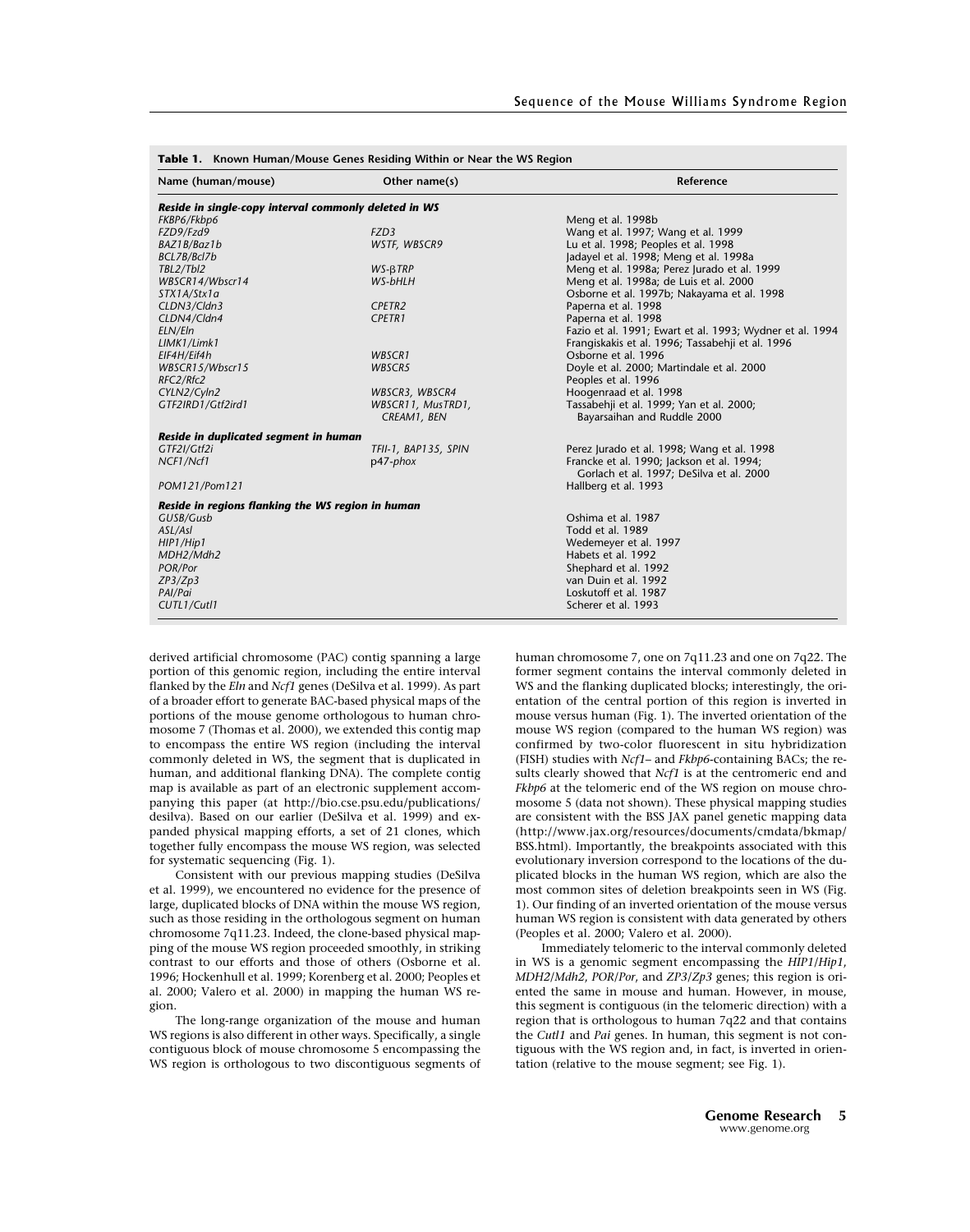#### Sequencing of the Mouse WS Region

The 21 overlapping mouse clones depicted in Figure 1 were sequenced by a shotgun sequencing strategy. The GenBank accession number for each resulting sequence is provided in Table 2. Note that the first five clones (391O16, 92N10, P510M19, 303E12, and 42J20) were isolated from libraries derived from the 129SV mouse strain and sequenced prior to the decision to use the C57BL/6J mouse strain (with an emphasis on the RPCI-23 mouse BAC library) for sequencing the mouse genome as part of the Human Genome Project (Battey et al. 1999; Denny and Justice 2000). The remaining 16 clones were isolated from the RPCI-23 library. Taken together, a total of ∼3.3 Mb of nonredundant mouse genomic sequence was generated, of which a single contiguous block of just over 1.4 Mb is finished, high-accuracy sequence (i.e., with an error rate of <1 in 10,000 bp), another ∼1.4 Mb is at a full-shotgun stage (with ∼11-fold average coverage in Phred Q20 bases; Ewing et al. 1998; Ewing and Green 1998) and is currently being finished, and the remaining ∼0.5 Mb is at a working-draft stage (with ∼5-fold average coverage in Phred Q20 bases), as indicated in Figure 1 and Table 2.

#### Mouse–Human Comparative Sequence Analysis

The resulting mouse genomic sequence was subjected to rigorous computational analyses. Emphasis was placed on studying the large (∼1.4 Mb), contiguous block of finished sequence, which included the entire region orthologous to the interval commonly deleted in WS. For comparison to the finished mouse sequence, we were able to identify finished or draft-level human sequence in GenBank for all but ∼200 kb of the corresponding region on human chromosome 7q11.23 (with the notable segments unavailable for comparative analyses being ∼40 kb encompassing the gene represented by AK005040, ~100 kb at the 5' end of *ELN*, and ~20 kb just 5' to *CLDN3*).

The central analytical and organizational tool for our comparative sequence analyses was the program PipMaker (Hardison et al. 1997; Ellsworth et al. 2000; Schwartz et al.

| Clone name  | Clone type | <b>Status</b>        | GenBank No. |
|-------------|------------|----------------------|-------------|
| 391016      | <b>BAC</b> | Finished             | AF267747    |
| 92N10       | <b>BAC</b> | Finished             | AF289666    |
| P510M19     | <b>PAC</b> | Finished             | AF289667    |
| 303E12      | <b>BAC</b> | Finished             | AF289664    |
| 42 20       | <b>BAC</b> | Finished             | AF289665    |
| RP23-315E02 | <b>BAC</b> | Finished             | AC091250    |
| RP23-201C09 | <b>BAC</b> | Finished             | AC079938    |
| RP23-38B15  | <b>BAC</b> | Finished             | AC084109    |
| RP23-240H06 | <b>BAC</b> | Finished             | AC024607    |
| RP23-289 24 | <b>BAC</b> | Finished             | AC074359    |
| RP23-333124 | <b>BAC</b> | Finished             | AC024608    |
| RP23-423A22 | <b>BAC</b> | <b>Full Shotgun</b>  | AC083858    |
| RP23-67P07  | <b>BAC</b> | <b>Full Shotgun</b>  | AC083948    |
| RP23-11P12  | <b>BAC</b> | <b>Full Shotgun</b>  | AC084162    |
| RP23-314O01 | <b>BAC</b> | <b>Full Shotgun</b>  | AC087420    |
| RP23-284P20 | <b>BAC</b> | <b>Full Shotgun</b>  | AC083890    |
| RP23-311 12 | <b>BAC</b> | <b>Full Shotgun</b>  | AC080158    |
| RP23-419B02 | <b>BAC</b> | <b>Full Shotgun</b>  | AC084402    |
| RP23-271A20 | <b>BAC</b> | <b>Working Draft</b> | AC083889    |
| RP23-372D12 | <b>BAC</b> | <b>Working Draft</b> | AC083857    |
| RP23-299E16 | <b>BAC</b> | <b>Working Draft</b> | AC079872    |

2000). The core function of this program is to perform direct comparisons between large blocks of orthologous sequences. In addition, though, PipMaker provides an effective and convenient mechanism for assimilating and displaying relevant annotations about large segments of genomic sequence, including the location of repetitive elements and CpG islands, the intron–exon organization of genes, and, most importantly, the areas (both coding and noncoding) found to be highly conserved between two orthologous sequences. To enhance the utility of PipMaker, we recently added a feature that incorporates hyperlinks from annotated regions of the resulting percent-identity plot (PIP) to relevant Internet sites. This allows the creation of an informative and dynamic electronic supplement that captures the key elements of each comparative analysis. An illustration of this new PipMaker feature is provided in Figure 2, which shows a small portion of the PIP generated by comparing the sequences of the mouse and human WS regions (note that the entire PDF-formatted PIP is available at http://bio.cse.psu.edu/publications/ desilva).

Our comparative analyses revealed a number of interesting general features of the WS region. First, the GC content of the mouse and human WS regions is similar, both the overall level (48.8% and 49.2%, respectively) and the relative uniformity across the region (ranging from 41.7% to 51.7% in mouse and 40.2% to 55.5% in human when calculated in 50-kb windows). In contrast, the mouse and human WS regions differ substantially in their repeat content, for example, consisting of 35.9% and 54.2% interspersed repetitive elements (mostly SINES and LINES), respectively. In addition, there is a notable lack of uniformity of repeat content across the region, ranging from 30.6% to 62.7% in mouse and 27.9% to 84.3% in human (when calculated in 50-kb windows). The difference in the amount of repetitive sequences largely accounts for the slight compression of the mouse WS region compared to its human counterpart. For example, this is clearly evident in the interval encompassing the genes *GTF2IRD2*/*Gtf2ird2*, *NCF1*/*Ncf1*, and *GTF2I*/*Gtf2i*, with finished sequence being available for both the mouse and human regions; the size of the same genomic segment is ∼124 kb and ∼169 kb in mouse and human, respectively (consisting of 34.3% and 50.0% interspersed repeats, respectively). Finally, PipMaker analysis revealed numerous segments that are highly conserved between the mouse and human WS regions. Most of these correspond to exons within known and newly identified genes (see below); however, many others appear to be conserved noncoding sequences. Specifically, within the ∼1.4 Mb of finished mouse sequence, 55 gap-free alignments of  $\geq$ 100 bp in length and with  $\geq$ 70% mouse–human sequence identity were identified that do not overlap any of the identified exons. Two of these are shown in Figure 2, with the complete list available at http://bio.cse.psu.edu/publications/ desilva.

PipMaker analysis also revealed that mouse–human sequence conservation across the WS region is relatively low compared to other genomic regions examined to date, both in terms of the total amount of noncoding, nonrepetitive sequence that is at least moderately conserved (i.e., can be reliably aligned between mouse and human) and the amount that is highly conserved. To quantify this, we focused attention on the finished sequence from the mouse WS region. Following removal of segments for which the orthologous human sequence was not available and the masking of both repeats and annotated coding regions, the remaining mouse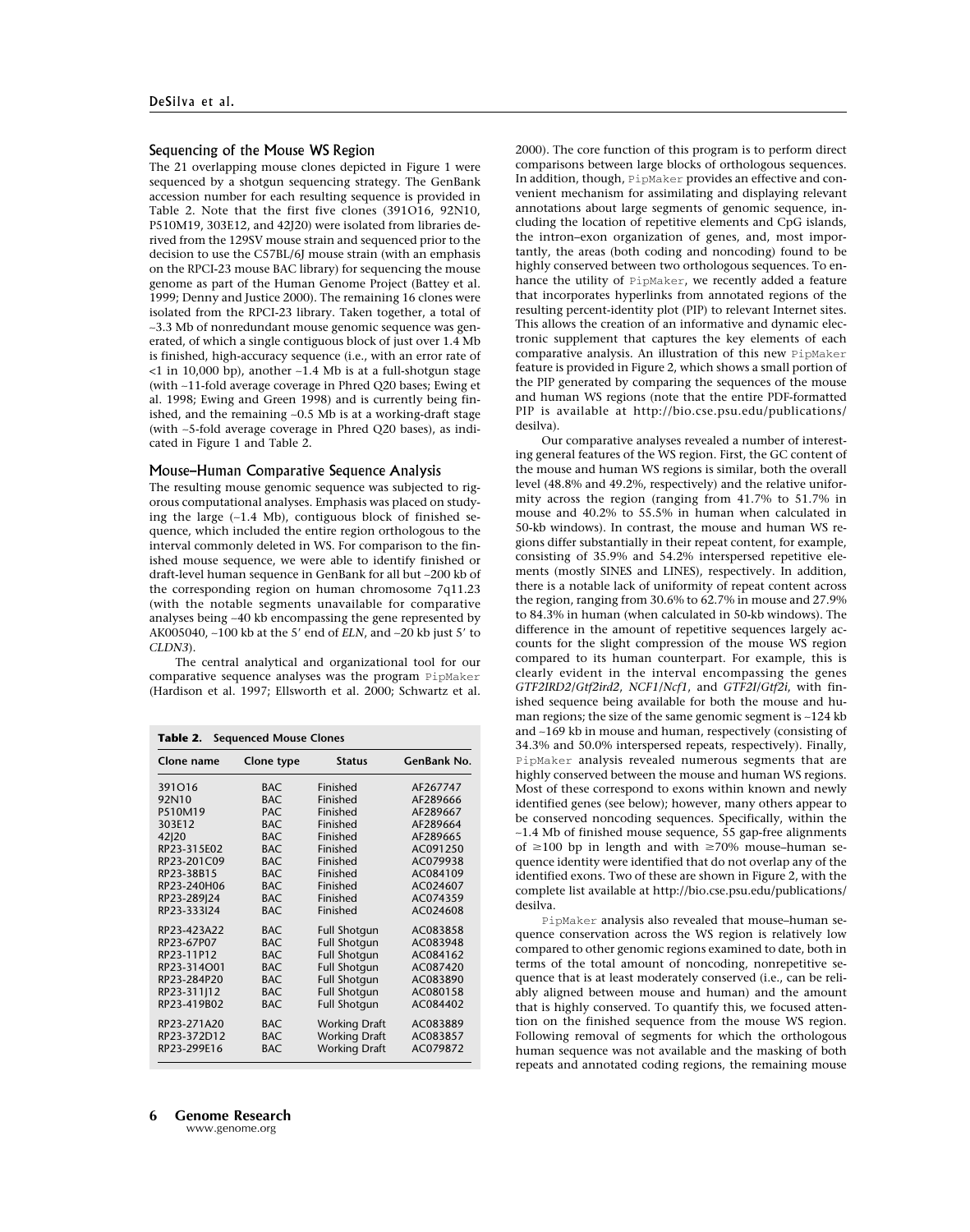

**Figure 2** Representative portion of the percent-identity plot (PIP) comparing mouse and human sequence from the Williams syndrome (WS) region. The finished mouse sequence reported here was compared with the available orthologous human sequence using PipMaker. The complete PIP and details about the various annotations it contains are available at http://bio.cse.psu.edu/publications/desilva. Shown here is a ∼60-kb region containing portions of the *Gtf2i*/*GTF2I* and *Gtf2ird1*/*GTF2IRD1* genes and the interval residing between them. Note that only gap-free segments that are ≥50% identical between mouse and human are plotted. The first two exons and last nine exons of *Gtf2i/GTF2I* and *Gtf2ird1*/*GTF2IRD1*, respectively, are represented by vertical rectangles and numbered accordingly; most of these exons are associated with high levels of mouse–human sequence conservation. Note the two conserved noncoding sequences at ∼205 kb and ∼239 kb (both are gap-free segments of >100 bp in length with mouse–human sequence identities of >70% and >90%, respectively, as indicated by the different colored vertical lines at those positions). Also note the various colored horizontal bars drawn above the two genes; in the actual PDF file generated by PipMaker, these bars provide direct links to relevant Internet sites (e.g., appropriate PubMed citation[s] for the gene [pink], the GenBank record containing the predicted amino acid sequence of the protein encoded by the gene [light blue], and the LocusLink entry for the gene [dark blue]). The bookmarks along the left side provide links to compiled information about the various genes and other annotations generated during the comparative analysis of these sequences.

sequence was aligned with its human counterpart. Only 20.3% of the nonexonic, nonrepetitive sequence could be aligned between mouse and human, providing a benchmark for the overall level of conservation (Table 3). Only 1.1% of the sequence was found to be highly conserved (i.e., resided within a gap-free alignment of  $\geq$ 100 bp in length and  $\geq$ 70% mouse–human sequence identity). For comparison, we performed the same analysis on 12 other genomic regions for which large blocks of finished sequence were available for both mouse and human. For these other regions, we first masked repeats and annotated exons in the human (rather than mouse) sequence. In all but two cases, there is a greater degree of total mouse–human sequence conservation than that encountered with the WS region (Table 3), with a greater percentage of highly conserved sequence seen in all but three cases. In addition, the data presented in Table 3 suggest a potential correlation between mouse–human sequence divergence and the content of G+C nucleotides and/or interspersed repetitive elements; note that the latter is consistent with the findings of Chiaromonte et al. (2001). However, a more systematic study is certainly required before firm conclusions can be reached.

Significant effort was also focused on the computational detection and annotation of genes residing in the WS region. The availability of both mouse and human genomic sequences greatly enhanced the ability to detect genes and to define their long-range organization. Table 4 provides a summary of the 30 genes identified within the ∼1.4 Mb of finished mouse sequence, with additional details (e.g., deduced coding sequences, predicted amino acid sequences of the correspond-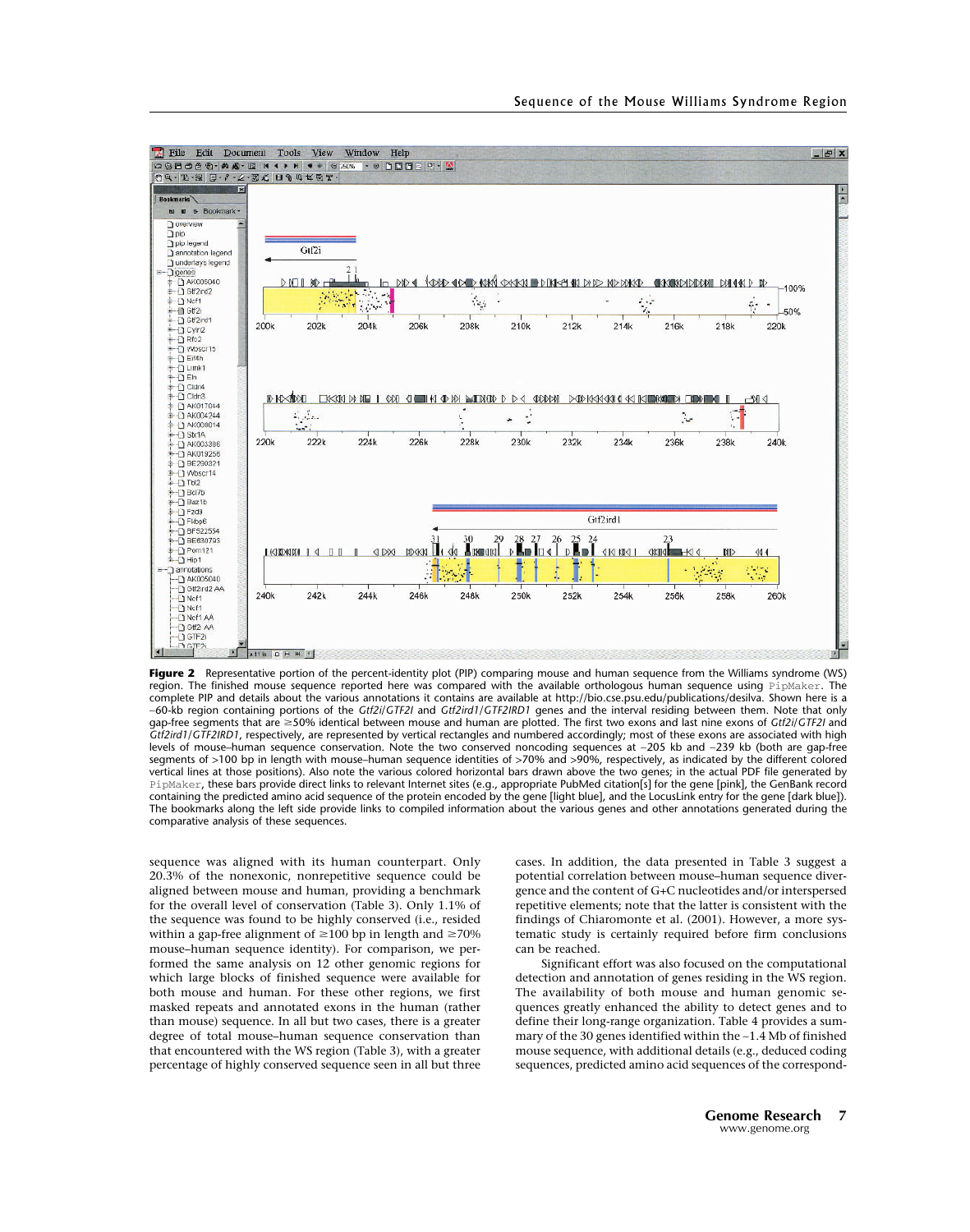| Genomic<br>region <sup>a</sup> | Non-exonic, non-repetitive (unmasked) sequence |                                     |                 |                 |                 |                         |
|--------------------------------|------------------------------------------------|-------------------------------------|-----------------|-----------------|-----------------|-------------------------|
|                                | Total<br>conserved $(\%)^b$                    | <b>Highly</b><br>conserved $(\%)^c$ | $G + C$ $(%)^d$ | Length $(bp)^e$ | Masked $(\%)^f$ | Reference <sup>9</sup>  |
| <b>HOXA</b>                    | 99.3                                           | 21.3                                | 50.7            | 93,211          | 15.2            | Unpublished             |
| <b>TCR</b>                     | 77.8                                           | 7.0                                 | 44.0            | 77,115          | 21.0            | Koop and Hood 1994      |
| <b>FHIT</b>                    | 58.1                                           | 7.6                                 | 37.1            | 331,123         | 42.1            | Shiraishi et al. 2001   |
| <b>CFTR</b>                    | 53.2                                           | 4.9                                 | 34.9            | 247,331         | 41.3            | Ellsworth et al. 2000   |
| <b>BTK</b>                     | 49.6                                           | 4.9                                 | 41.1            | 43,504          | 41.0            | Oeltjen et al. 1997     |
| <b>SNCA</b>                    | 44.4                                           | 1.0                                 | 34.6            | 84,504          | 29.8            | Touchman et al. 2001    |
| DIST <sub>1</sub>              | 40.9                                           | 0.8                                 | 55.3            | 64,841          | 45.7            | Flint et al. 2001       |
| MECP <sub>2</sub>              | 39.7                                           | 5.9                                 | 47.8            | 59,670          | 56.9            | Reichwald et al. 2000   |
| CD4                            | 35.6                                           | 3.3                                 | 51.9            | 106,531         | 50.8            | Ansari-Lari et al. 1998 |
| <b>CECR</b>                    | 21.3                                           | 1.8                                 | 45.9            | 368,778         | 52.5            | Footz et al. 2001       |
| WS region                      | 20.3                                           | 1.1                                 | 48.9            | 573,537         | 49.7            | This paper              |
| MYO <sub>15</sub>              | 15.4                                           | 3.7                                 | 56.9            | 46,035          | 47.7            | Liang et al. 1999       |
| ERCC2                          | 11.0                                           | $\Omega$                            | 58.5            | 15,721          | 61.7            | Lamerdin et al. 1996    |

a Listed here are 13 genomic regions for which mouse and human genomic sequence is available for comparative analyses. In all cases except for the WS region, finished sequence was available for both mouse and human; in these cases, the name of a known (human) gene within the sequenced region is given. In the case of the WS region, the ~1.4 Mb of finished mouse sequence was analyzed and an attempt was made to remove mouse sequence for which the orthologous human sequence was not available.

b<br>Annotated exons and sequences identified by the <code>RepeatMasker</code> program (using the default settings) were masked in the human sequence (or the mouse sequence in the case of the WS region). The mouse and human sequences were then aligned with the BLASTZ component of PipMaker (using the default settings). In all cases except for the WS region, the human sequence was used as the reference for the PipMaker analysis. Shown in this column is the percentage of the non-exonic, non-repetitive sequence within a mouse-human alignment, reflecting the amount of unmasked sequence with at least moderate levels of mouse–human sequence conservation.

Percentage of the non-exonic, non-repetitive (unmasked) sequence within a gap-free mouse-human sequence alignment of ≥100 bp in length and  $\geq$ 70% nucleotide identity.

and ≥70% nucleotide identity.<br><sup>d</sup>Percentage of G+C nucleotides in the non-exonic, non-repetitive (unmasked) sequence.

e Total length (in bp) of the non-exonic, non-repetitive (unmasked) sequence.

f Percentage of the entire region masked as repetitive or exonic.

g All of the mouse and human genomic sequences used for the analysis summarized in this table are in GenBank. When available, a citation reporting the mouse and/or human sequence for the region is provided.

ing proteins, and presence of conserved domains) available at http://bio.cse.psu.edu/publications/desilva. Of these 30 genes, 20 have been assigned names and reported previously as residing within the WS region (see Table 1), while one (*Gtf2ird2*) is associated with an annotated GenBank record (AY014963) indicating its presence in the WS region. Importantly, the remaining 9 (in each case indicated in Table 4 by a representative GenBank record containing a corresponding full-length cDNA sequence or an associated expressedsequence tag [EST]) represent newly identified genes with respect to their presence in the WS region. The evidence that these are authentic genes includes the identification of cDNA sequences matching the mouse genomic sequence, their overlap with GenScan-predicted gene models (in all but one case), and the presence of strong mouse–human sequence conservation; these features are detailed in Figure 3. Remarkably, 6 of these newly identified genes (AK017044, AK004244, AK008014, AK003386, AK019256, and BE290321) clearly reside within the genomic interval commonly deleted in WS. Additional features of the newly identified genes are summarized in an electronic table at http://bio.cse.psu.edu/ publications/desilva.

The 30 identified genes are associated with a number of other interesting features. First, all but 4 (87%) have a CpG island at their 5' end (Table 4); this is a considerably higher fraction than that reported previously for mouse genes (Antequera and Bird 1993; Jareborg et al. 1999). Second, the splice sites and intron–exon organization of the genes are the same in mouse and human (at least for the genes for which genomic sequence was available in both species) except for *Eln*/ *ELN*, which has 81% amino acid identity between mouse and human but shows a lack of conservation at the splice junctions. Third, the coding-sequence conservation between the mouse–human orthologous gene pairs (Table 4) falls within the typical range established previously (Makalowski et al. 1996; Makalowski and Boguski 1998), with the exceptions being the less conserved *Wbscr15*/*WBSCR15* (as we reported previously [Doyle et al. 2000]) and perhaps *Pom121*/*POM121*. Finally, with the exception of the changes associated with the evolutionary inversions depicted in Figure 1, gene order is the same in the mouse and human WS regions.

The ∼1.9-Mb segment of draft-level mouse sequence that we generated (corresponding to the seven clones taken to fullshotgun and three clones taken to working-draft levels of redundancy; see Table 2) is orthologous to a region of human chromosome 7 that is telomeric to the interval commonly deleted in WS (Fig. 1). As such, less rigorous computational analyses have thus far been performed with this mouse sequence. However, since human sequence is available for virtually all of this segment, a routine set of comparative analyses was performed using PipMaker, with the resulting PIPs available at http://bio.cse.psu.edu/publications/desilva.

## DISCUSSION

It is now well-established that the comparative analysis of genomic sequence from different organisms represents a powerful means for identifying conserved coding and noncoding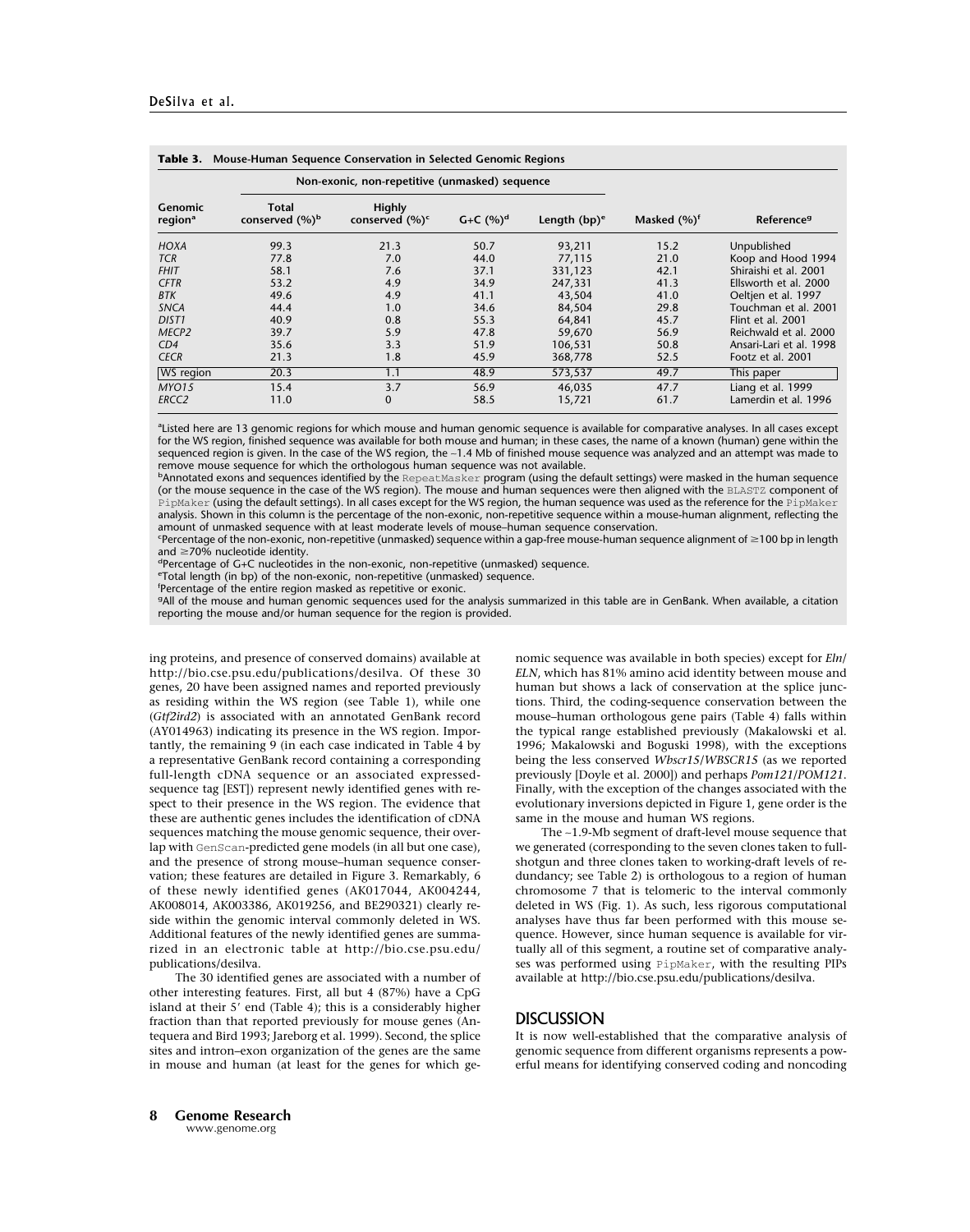| Gene <sup>a</sup> | CpG<br>island <sup>b</sup> | Mouse-human comparisons                          |                                                |                                              |  |
|-------------------|----------------------------|--------------------------------------------------|------------------------------------------------|----------------------------------------------|--|
|                   |                            | <b>CDS</b> length<br>in bp, mouse<br>$(human)^c$ | CDS,<br>$\frac{0}{0}$<br>identity <sup>d</sup> | AA<br>sequence,<br>$%$ identity <sup>e</sup> |  |
| AK005040          | Yes                        | 1163 (NA)                                        | <b>NA</b>                                      | <b>NA</b>                                    |  |
| Gtf2ird2          | Yes                        | 2811 (2673)                                      | 79.3                                           | 82.1                                         |  |
| Ncf1              | <b>No</b>                  | 1173 (1170)                                      | 81.4                                           | 82.5                                         |  |
| Gtf2i             | Yes                        | 2940 (2937)                                      | 87.7                                           | 96.8                                         |  |
| Gtf2ird1          | Yes                        | 2071 (2077)                                      | 88.0                                           | 87.1                                         |  |
| Cyln2             | Yes                        | 3136 (3134)                                      | 86.0                                           | 91.4                                         |  |
| Rfc2              | Yes                        | 1050 (1066)                                      | 84.9                                           | 92.8                                         |  |
| Wbscr15           | No                         | 576 (610)                                        | 74.0                                           | 64.6                                         |  |
| Eif4h             | Yes                        | 747 (747)                                        | 91.3                                           | 98.4                                         |  |
| Limk1             | Yes                        | 1944 (1944)                                      | 88.0                                           | 95.2                                         |  |
| Eln               | Yes                        | 2582 (2274)                                      | 81.4                                           | 81.8                                         |  |
| $C$ <i>ldn4</i>   | Yes                        | 631 (628)                                        | 82.7                                           | 83.2                                         |  |
| Cldn3             | Yes                        | 660 (663)                                        | 88.2                                           | 91.3                                         |  |
| AK017044          | No                         | 838 (NA)                                         | <b>NA</b>                                      | <b>NA</b>                                    |  |
| AK004244          | Yes                        | 924 (NA)                                         | <b>NA</b>                                      | <b>NA</b>                                    |  |
| AK008014          | <b>No</b>                  | 544 (529)                                        | 75.3                                           | <b>NA</b>                                    |  |
| Stx1a             | Yes                        | 867 (863)                                        | 91.0                                           | 98.3                                         |  |
| AK003386          | Yes                        | 1135 (1045)                                      | 81.2                                           | 74.9                                         |  |
| AK019256          | Yes                        | 530 (530)                                        | 78.8                                           | 76.3                                         |  |
| BE290321          | Yes                        | 521 (NA)                                         | <b>NA</b>                                      | <b>NA</b>                                    |  |
| Wbscr14           | Yes                        | 2595 (2559)                                      | 83.9                                           | 81.6                                         |  |
| Tb <sub>12</sub>  | Yes                        | 1329 (1344)                                      | 85.4                                           | 87.8                                         |  |
| Bcl7b             | Yes                        | 546 (546)                                        | 88.5                                           | 94.6                                         |  |
| Baz1b             | Yes                        | 4440 (4452)                                      | 86.6                                           | 91.1                                         |  |
| Fzd9              | Yes                        | 1648 (1648)                                      | 87.6                                           | 95.8                                         |  |
| Fkbp6             | Yes                        | 864 (864)                                        | 81.6                                           | 86.0                                         |  |
| BF522554          | Yes                        | 1455 (1466)                                      | 84.2                                           | 78.8                                         |  |
| BE630793          | Yes                        | 1211 (1212)                                      | 83.2                                           | <b>NA</b>                                    |  |
| Pom121            | Yes                        | 3361 (3440)                                      | 78.1                                           | 71.1                                         |  |
| Hip1              | Yes                        | 2518 (2518)                                      | 87.6                                           | 87.6                                         |  |

a The 30 genes identified within the ∼1.4 Mb of finished sequence from the mouse WS region are listed in their order on mouse chromosome 5G1-G2 (from centromere to telomere; see Fig. 1). Of these 30 genes, 21 have been previously published (listed in Table 1 and depicted in Fig. 1) or, in the case of *Gtf2ird2*, submitted as an annotated GenBank record (AY014963). In the case of the 9 genes previously not reported as residing in the WS region, representative GenBank accession numbers are provided (see Fig. 3).

 $^{\rm b}$ The presence (yes) or absence (no) of an overlap between the 5' exon of the gene and a CpG island (regions of  $\geq$  50% G+C content where the ratio of CpG dinucleotides relative to GpC is ≥60% within a 200-bp window) is indicated. In two cases (BE290321 and BF522554), cDNA sequence was not available to define the 5' exons; instead, the 5' exons were predicted by GenScan based on extending an existing EST (to a methionine codon).

c The length of each mouse coding sequence (CDS) was established by one of several methods. If a mouse RefSeq entry was available for the gene (http://www.ncbi.nlm.nih.gov/LocusLink/refseq.html), the length of the CDS in that record was used. In the absence of a mouse RefSeq record but presence of a human gene sequence (*HIP1*), a BLASTZ alignment was used to identify the putative mouse coding and predicted amino acid sequences. In the absence of a human gene, other sources were used to annotate the mouse genes. For example, the rat *Pom121* gene aligned with the mouse genomic sequence at >85% identity with precise exon boundaries and was therefore used to annotate the mouse *Pom121* exons. Two genes (BE522554 and BE630793) were identified by a MegaBLAST search of the mouse genomic sequence against the TIGR EST database (http://www.tigr.org/tdb/tgi.shtml); the resulting information was used in conjunction with GenScan to establish the mouse gene model. The length of each human coding sequence was estimated by PipMaker (this was done for consistency because there was no corresponding human RefSeq record nor human LocusLink mRNA entry for roughly a third of the mouse genes). Of note, analyses performed using available human RefSeq records yielded the same results as those obtained using the PipMaker-predicted human coding sequences; in one case (*ELN*), PipMaker failed to predict a human coding sequence; in this case, the available RefSeq record was used. In one case (*GTF2IRD2*), PipMaker failed to predict a coding sequence and no full-length human cDNA sequence was available in GenBank; in this case, a GenScan prediction of the human coding sequence was used. In four cases (indicated by NA), none of the above means for predicting the human coding sequence was effective, most often due to the lack of available human genomic or cDNA sequence.

d The tool EMBOSS (http://www.ebi.ac.uk/emboss/align), which uses the Needleman-Wunsch global alignment algorithm to find the optimum alignment (including gaps) of two sequences when considering their entire length, was used to calculate the percent-identity of the mouse and human coding sequences over the aligned regions. In four cases, no human coding sequence was available for this analysis (indicated by NA). e The predicted amino acid (AA) sequence derived from each orthologous mouse–human gene pair was compared using EMBOSS. The indicated percent-identity corresponds to the percentage of the total amino acids with identical matches between the two sequences over the aligned regions. When available, the amino acid sequences were derived from RefSeq records; otherwise, matching GenBank protein records were used. In the case of BF522554, neither of these sources was available; thus, a translated version of the coding sequence predicted by PipMaker was used. When PipMaker failed to predict a human coding sequence for a mouse gene or no open reading frame could be found in the predicted coding sequence, BLASTX or BLASTP was used to search the National Center for Biotechnology Information database. For three genes (AK003386, AK019256, and *Pom121*), this yielded an aligning human protein (XP\_042880, XP\_042882, and XP\_034753.1, respectively). In some cases (indicated by NA), amino acid sequence alignments could not generated, either because the mouse coding sequence did not provide an open reading frame that enabled an accurate prediction of a protein sequence or a human amino acid sequence could not be obtained for alignment with the predicted mouse protein.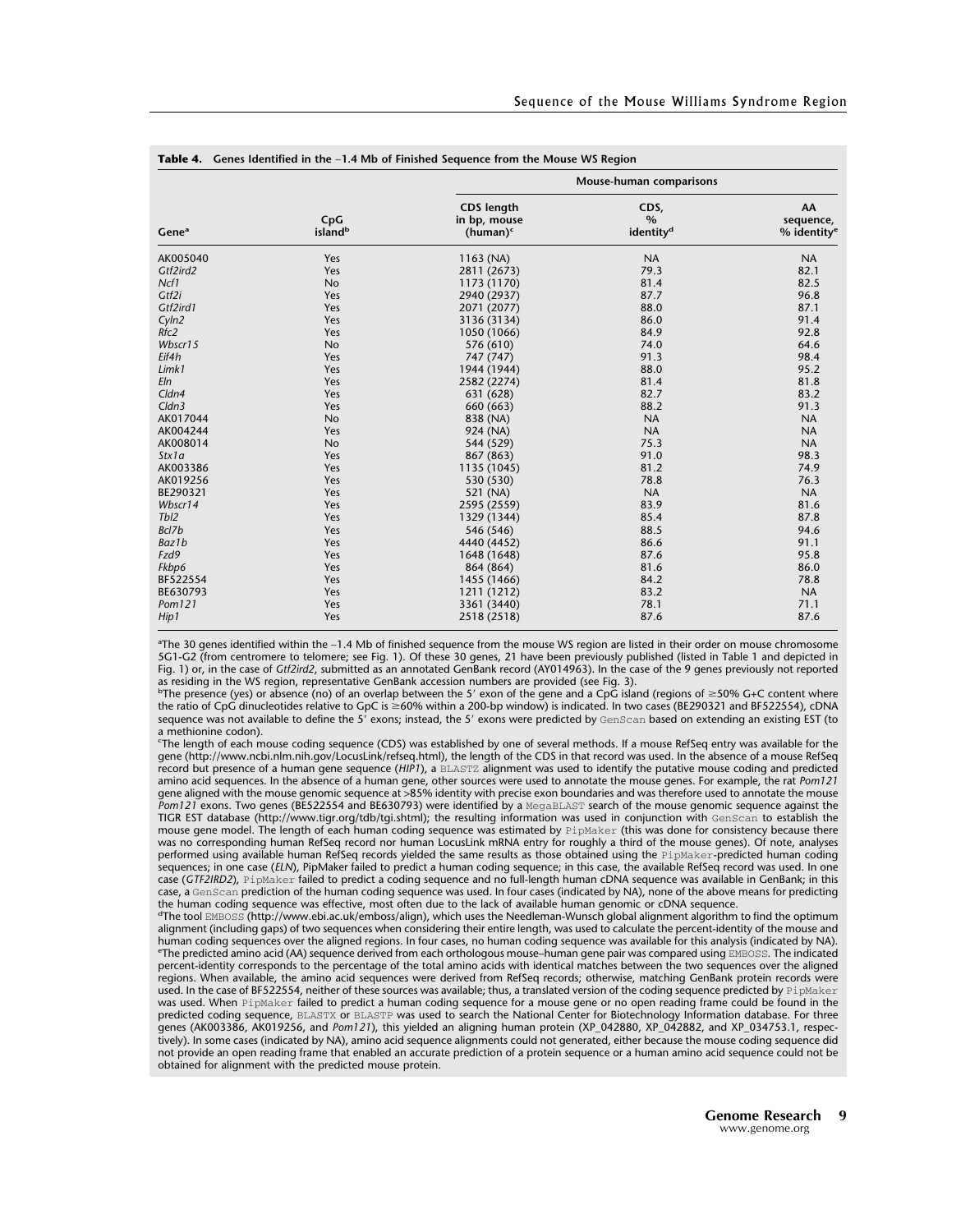

**Figure 3** Identification of previously unreported genes in the Williams syndrome (WS) region. Of the 30 genes identified within the ∼1.4 Mb of finished mouse sequence (see Table 4), 9 have not been previously reported to reside within the WS region. Information about each of these 9 genes is provided (listed in order across the mouse WS region), including (1) a representative GenBank accession number for the mouse cDNA sequence (note in one case, BF522554, the only available cDNA sequence was from rat); (2) the type of sequence contained in that GenBank record (Riken full-length [FL] cDNA sequence [Kawai et al. 2001] or EST); (3) the percent-identity between the mouse genomic sequence and the matching cDNA sequence; (4) an indication of whether or not the putative gene overlaps a GenScan-predicted gene (specifically, if >1 exon matches a Genscan-predicted exon or, in the case of AK019256, the single exon matches the predicted exon for >500 bp; note that the only gene not meeting these criteria, AK017044, did have one of its exons matching a Genscan-predicted exon); and (5) the gene-containing portion of the percent-identity plot (PIP) showing the pattern of mouse–human sequence conservation (except for AK005040 and AK017044, for which no human sequence was available). See Fig. 2 for additional details about the PIP.

regions, including regulatory elements (Duret and Bucher 1997; Hardison et al. 1997; Hardison 2000; Miller 2000; Wasserman et al. 2000; Cliften et al. 2001; Pennacchio and Rubin 2001; Touchman et al. 2001). With the recent completion of a working-draft sequence of the human genome (International Human Genome Sequencing Consortium 2001; Venter et al. 2001), increasing attention is being given to the sequencing of other organisms (Green 2001). In particular, the sequencing of the mouse genome is now taking center stage (Battey et al. 1999; Denny and Justice 2000), with the recognition that the resulting data will provide both an invaluable infrastructure for performing research with this important experimental animal and the ability to more rigorously annotate the human sequence by comparative analyses (Batzoglou et al. 2000; Bouck et al. 2000).

Indeed, the past few years have brought a sizable crescendo in the generation of mouse genomic sequence, allowing insightful comparisons to be made with the orthologous human sequence. Notable examples of large (e.g., >300 kb) blocks of generated mouse sequence include that from the velocardiofacial syndrome region (∼634 kb; Lund et al. 2000), the *Cftr* region (∼358 kb; Ellsworth et al. 2000), the *Bpa*/*Str* region (∼430 kb; Mallon et al. 2000), the region on chromosome 7 containing an imprinted genomic domain (∼1 Mb; Onyango et al. 2000), the region on chromosome 11 containing a cluster of interleukin genes (∼1100 kb; Loots et al. 2000), the region containing the protocadherin gene cluster (∼900 kb; Wu et al. 2001), the cat eye syndrome region (∼450 kb; Footz et al. 2001), the region on chromosome 17 containing a cluster of olfactory receptor genes (∼330 kb; Younger et al.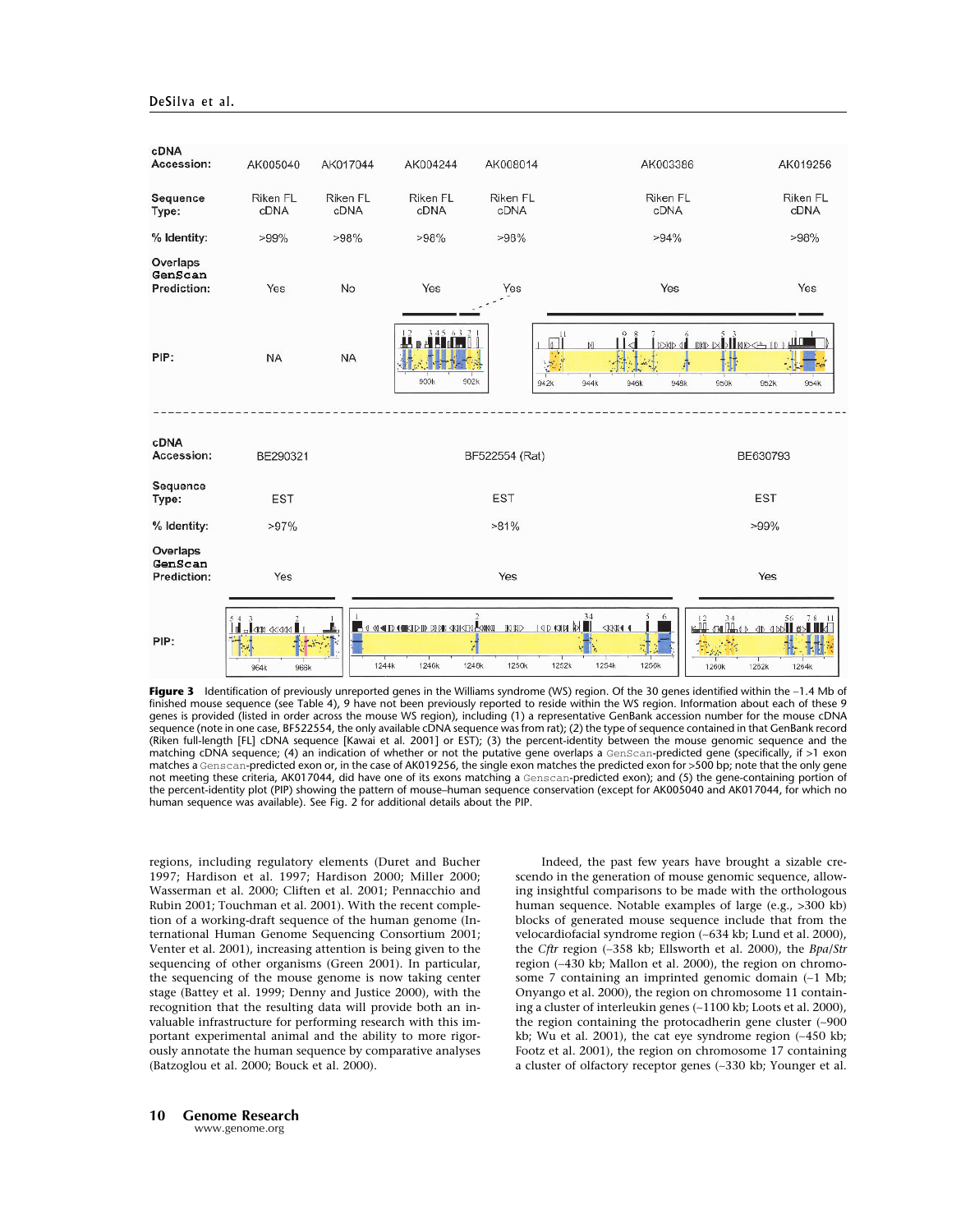2001), a segment on mouse chromosome 16 orthologous to the Down's syndrome critical region (∼470 kb; Pletcher et al. 2001), the *Fra14A2*/*Fhit* region (∼600 kb; Shiraishi et al. 2001), and the 15 mouse genomic segments orthologous to human chromosome 19 (totaling ∼42 Mb; Dehal et al. 2001); note that a handful of other examples are also cataloged at www.ncbi.nlm.nih.gov/genome/seq/MmProgress.shtml. Together, the generated mouse sequence has played a key role in the establishment and refinement of computational approaches for systematic comparative sequence analysis (Mallon and Strivens 1998; Stojanovic et al. 1999; Batzoglou et al. 2000), with the emergence of tools such as PipMaker (http:// bio.cse.psu.edu; Schwartz et al. 2000), VISTA (http:// sichuan.lbl.gov/vista; Mayor et al. 2000), and Alfresco (http://www.sanger.ac.uk/Software/Alfresco; Jareborg and Durbin 2000).

The ∼3.3 Mb of sequence reported here for the mouse WS region represents one of the largest and most complete blocks of mouse sequence reported to date. This is particularly the case with respect to the ∼1.4-Mb contiguous segment of finished, high-accuracy sequence. Indeed, in many of the cases listed above, only draft-level mouse sequence has thus far been generated. Our extensive and high-quality data set provided the opportunity to perform detailed computational analyses, with particular emphasis on mouse–human sequence comparisons. Several general findings deserve special mention. First, the order and structure of genes in the mouse and human WS regions are well conserved, with the only exceptions relating to the two large evolutionary inversions illustrated in Figure 1. Second, comparative sequence analysis in conjunction with cDNA/EST comparisons and Genscan predictions has provided strong evidence for the presence of at least nine previously unreported genes within the WS region (see Fig. 3 and below). Finally, numerous conserved noncoding sequences can be readily identified within the human and mouse WS regions; these represent viable candidates for regulatory elements associated with the numerous genes residing in the region or perhaps serve some other biologically important function(s). Of note, during the generation of our mouse sequence data, Martindale et al. (2000) reported the elucidation and analysis of ∼115 kb of sequence from the mouse WS region, specifically a segment encompassing the genes *Limk1*, *Eif4h*, *Wbscr15*, and *Rfc2*. Their analyses of this portion of the mouse WS region are concordant with the results presented here.

Our experience in analyzing the sequence of the mouse WS region once again illustrates the tremendous value of mouse–human sequence comparisons for annotating genes. Simple comparisons of genomic sequences and collections of cDNA-derived (e.g., EST) sequences often fail to detect certain mRNAs (e.g., those expressed at low levels or in a tissuerestricted fashion). In addition, false-positive results are common, typically due to contaminating genomic sequences amongst the ESTs. However, a combined strategy employing both mouse–human genomic sequence comparisons and genomic-cDNA sequence comparisons provides an efficient and effective path toward the construction of accurate gene models. For example, such a combined approach led to our identification of a previously undetected 5' terminal exon of *HIP1*/ *Hip1*, leading to refined information about the structure of this gene beyond that available in RefSeq. In addition, evidence of mouse–human sequence conservation provided critical clues that directly led to the identification of the nine previously unreported genes in the WS region. Once detected, the conserved regions were more carefully compared to available sequence databases, resulting in the identification of matching full-length cDNA sequences in a majority of cases.

PipMaker is now a well-established program for performing the types of routine comparative sequence analyses mentioned above. The new enhancements to PipMaker reported here should further increase the utility of this tool. In particular, PipMaker can now be used to capture and disseminate the large amount of ancillary information that is routinely generated during the comparative analysis of large blocks of genomic sequence, in essence providing an archive of both the underlying data and a detailed account of any analyses performed with it. This is accomplished through the creation of a PDF-based file that contains both the PIP and links from relevant features of the PIP to specific Internet sites. Such a PDF file can serve as an electronic supplement to a publication, which inevitably can only provide highlights of the comparative analyses being reported (e.g., Figs. 2, 3). Indeed, this is just one facet of the expanding synergy between traditional scientific publishing and the Internet. An alternate approach to this problem was recently described (Wilson et al. 2001), which involves the use of a sequence-alignment viewer that is provided as part of the electronic supplement and downloaded automatically by the Web browser when viewing alignments. An advantage of the Wilson et al. strategy is that it provides greater interactivity to the end-user, for example, allowing access to alignments with nucleotide-level resolution. An advantage of PipMaker is that it only utilizes features of the PDF language, making the supplemental archive much easier to create and to access.

The region of human chromosome 7q11.23 commonly deleted in WS is of great medical and biological interest because of the relative frequency of the disease (∼1:20,000), the complex and intriguing phenotypic features of WS (Burn 1986; Morris et al. 1988; Bellugi et al. 1990, 1999; Lashkari et al. 1999; Mervis et al. 1999; Donnai and Karmiloff-Smith 2000; Mervis and Klein-Tasman 2000; Morris and Mervis 2000), and the involvement of large, duplicated blocks of DNA in the deletional events leading to the syndrome (Perez Jurado et al. 1996; Robinson et al. 1996; Baumer et al. 1998). The mouse sequencing efforts reported here should accelerate research aiming to better understand the genetic basis of WS. First, our data provide a comprehensive resource for characterizing the genes residing within and around the interval commonly deleted in WS. This includes information about gene structure as well as valuable clues about potential regulatory regions. The value of this mouse sequence deserves highlighting in light of the difficult-to-generate and, at present, fragmentary nature of the human sequence for the WS region. Second, our comparative analyses have revealed the presence of at least nine genes that were not previously known to reside within the WS region. Importantly, six of these genes are located within the interval commonly deleted in WS, making each an important candidate to evaluate for its possible role in the disorder. Finally, the mouse sequence we generated should aid the creation of mouse models of WS. Specifically, significant efforts are currently ongoing to create mouse strains completely deleted or hemizygous for one or more genes within the WS region. Our efforts have provided a key infrastructure (i.e., complete genomic sequence) that should greatly facilitate the design of appropriate knockout constructs as well as a set of additional gene targets. In light of the difficulty to date in assigning specific genes to WSassociated phenotypic features, the ability to generate mouse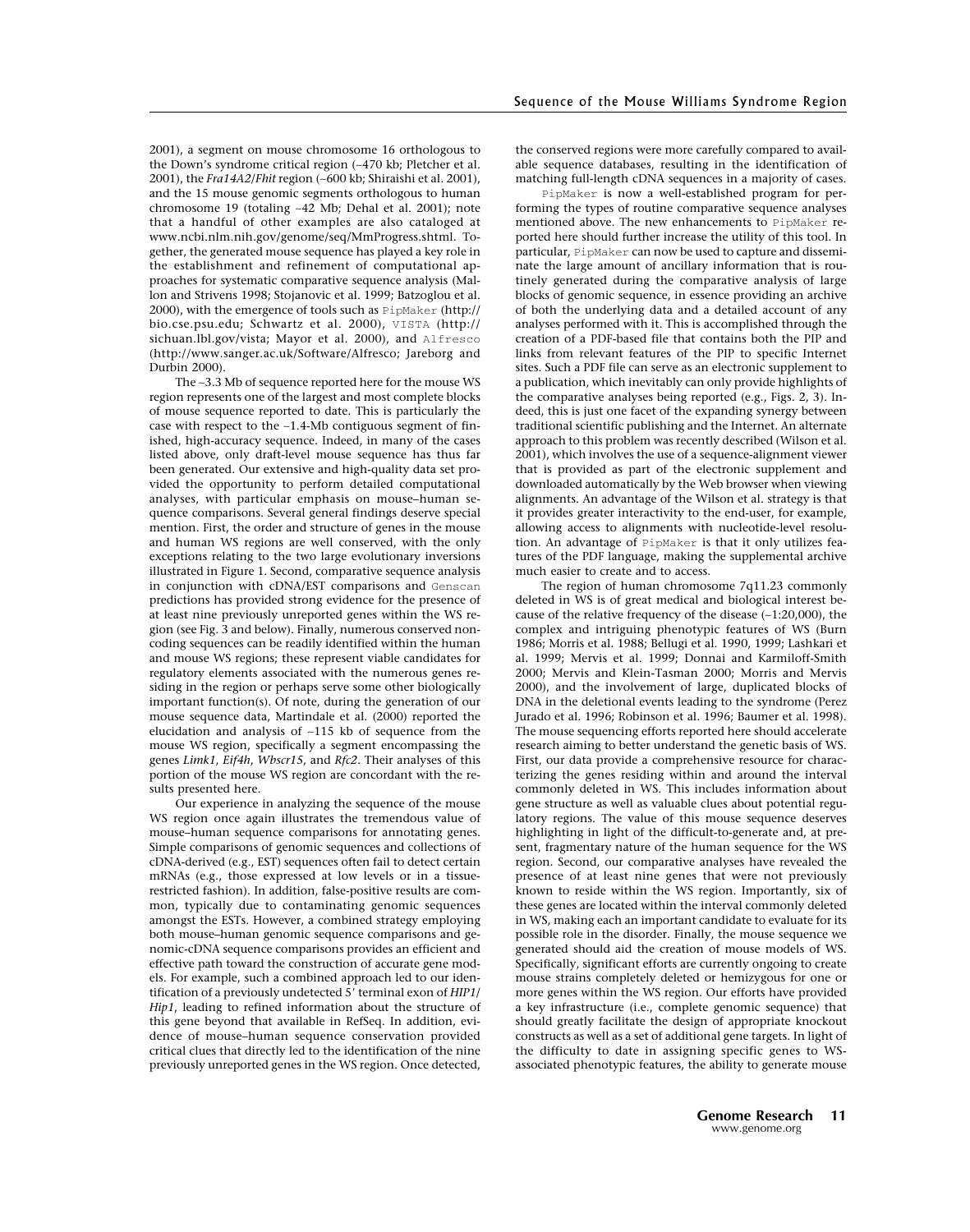models is regarded as key for untangling the complex genetics of WS.

In a slightly different context, our studies provide insight about the evolution of the WS region and the genes residing therein. Based on our comparative mapping and sequence data, this region has undergone extensive evolutionary changes in the human and/or mouse lineages since their last common ancestor. For example, the genomic complexities (with respect to large, closely spaced duplicated segments) encountered in the human and other great apes are not present in more distantly related mammals, such as the mouse (DeSilva et al. 1999). Interestingly, these duplicated segments reside at the breakpoints associated with an evolutionary inversion, such that the interval commonly deleted in WS has an inverted orientation in the human versus the mouse genome. In addition, there is a second evolutionary inversion associated with a genomic segment residing just telomeric to the WS region; this segment is contiguous with the rest of the WS region in mouse but discontiguous in human. It is interesting to contemplate the steps that produced two evolutionary inversions and one breakpoint within the human and mouse lineages, as discussed by Valero et al. (2000). At a sequence level, there is also evidence for significant divergence between the mouse and human WS regions. Indeed, the overall level of mouse–human sequence conservation across the WS region is atypically low; this is particularly the case for the noncoding (and nonrepetitive) sequence (Table 3), but is also evident for some genes (e.g., *Wbscr15*/*WBSCR15* [Doyle et al. 2000; Martindale et al. 2000] and *Pom121*/*POM121*; see Table 4).

In summary, our studies show how comparative sequence analysis can simultaneously provide valuable data for addressing problems in both human genetics and genome evolution. Based on this experience and the anticipated surge in the acquisition of genomic sequence for numerous other organisms, one can now readily envision a new era of scientific inquiry, in which sequence-based comparisons drive the study of genome structure, function, and evolution.

# **METHODS**

#### Mouse Genomic Sequencing

The overlapping set of mouse BAC (Shizuya et al. 1992) and PAC (Ioannou et al. 1994) clones shown in Figure 1 and listed in Table 2 were selected from either the contig reported previously (DeSilva et al. 1999; specifically, clones 391O16, 92N10, 303E12, and 42J20 isolated from the Research Genetics CITB-CJ7-B [strain 129SV] mouse BAC library [http:// www.resgen.com] and clone P510M19 isolated from the RPCI-21 [strain 129SV] mouse PAC library [http:// www.chori.org/bacpac]) or one more recently constructed as part of a larger mouse mapping effort (Thomas et al. 2000; specifically, clones with the prefix 'RP23' that were isolated from the RPCI-23 [strain C57BL/6J] mouse BAC library [http://www.chori.org/bacpac; Osoegawa et al. 2000]). Colony-pure clone isolates were subjected to restriction enzyme digest-based fingerprint analysis (Marra et al. 1997), and the resulting data were analyzed with the programs Image and FPC (http://www.sanger.ac.uk/Software; Soderlund et al. 1997, 2000) to assemble BAC/PAC contig maps, which in turn were used to guide the selection of overlapping clones for sequencing. Each selected clone was subjected to shotgun sequencing (Wilson and Mardis 1997; Green 2001), essentially as described previously (DeSilva et al. 2000; Ellsworth et al. 2000; Touchman et al. 2000). Sequences were edited and assembled with the Phred/Phrap/Consed suite of programs (Ewing et al. 1998; Ewing and Green 1998; Gordon et al. 1998).

## Comparative Analyses of Mouse and Human **Sequences**

The generated mouse sequence reported here was subjected to detailed computational analyses, including comparisons with the orthologous human sequence (when available). Genomic sequence from the human WS region was obtained as follows. The available sequence encompassing the *LIMK1*-*RFC2* interval (Martindale et al. 2000) was supplemented with individual sequence records found by searching the NCBI databases (nr and htgs); most often, these records contained draft-level (as opposed to finished) sequence. In some cases, only small sequence contigs were available. For example, the *CLDN3* gene could only be found on a ∼1.6-kb stretch of sequence, with the regions immediately flanking the gene not available for comparison with the mouse sequence.

Mouse and human genomic sequences were compared by constructing a percent-identity plot (Hardison et al. 1997; Ellsworth et al. 2000; Schwartz et al. 2000). Specifically, the generated mouse sequence and available human sequence were subjected to repeat masking with the RepeatMasker program (A.F.A. Smit and P. Green, unpubl. data; see http:// www.genome.washington.edu/UWGC/analysistools/ repeatmask.htm). The human sequence was then aligned relative to the mouse sequence using the BLASTZ component of the PipMaker program (http://bio.cse.psu.edu; Schwartz et al. 2000). In the resulting PIP, segments that were  $\geq$ 50% identical between mouse and human were plotted, with other regions appearing blank. Gaps within an alignment appear as discontinuities between adjacent horizontal lines. Representative portions of the PIP generated with the sequences from the mouse and human WS regions are shown in Figures 2 and 3, with a more complete summary of the PipMaker results available at http://bio.cse.psu.edu/publications/desilva. Additional information about the range of computational analyses performed is also detailed in Tables 3 and 4.

# ACKNOWLEDGMENTS

We thank the staff of the NIH Intramural Sequencing Center (NISC) for their dedicated work in generating the mouse sequence reported here, with special thanks to Michelle Walker, Jyoti Gupta, Sirintorn Stantripop, and Quino Maduro for their efforts in sequence finishing. We also thank the Washington University Genome Sequencing Center for generating the human sequence; Amalia Dutra for FISH studies; Jennifer Munsterteiger for editorial assistance; and Elliott Margulies, Matthew Portnoy, and Arjun Prasad for critical review of the manuscript. This work was supported in part by grant HG02238 (W.M.), grant HG02325-01 (L.E.), and funds for mouse sequencing (E.D.G.) from the National Human Genome Research Institute (NIH).

The publication costs of this article were defrayed in part by payment of page charges. This article must therefore be hereby marked "advertisement" in accordance with 18 USC section 1734 solely to indicate this fact.

## REFERENCES

- Ansari-Lari, M.A., Oeltjen, J.C., Schwartz, S., Zhang, Z., Muzny, D.M., Lu, J., Gorrell, J.H., Chinault, A.C., Belmont, J.W., Miller, W., et al. 1998. Comparative sequence analysis of a gene-rich cluster at human chromosome 12p13 and its syntenic region in mouse chromosome 6. *Genome Res.* **8:** 29–40.
- Antequera, F. and Bird, A. 1993. Number of CpG islands and genes in human and mouse. *Proc. Natl. Acad. Sci.* **90:** 11995–11999.
- Battey, J., Jordan, E., Cox, D., and Dove, W. 1999. An action plan for mouse genomics. *Nat. Genet.* **21:** 73–75.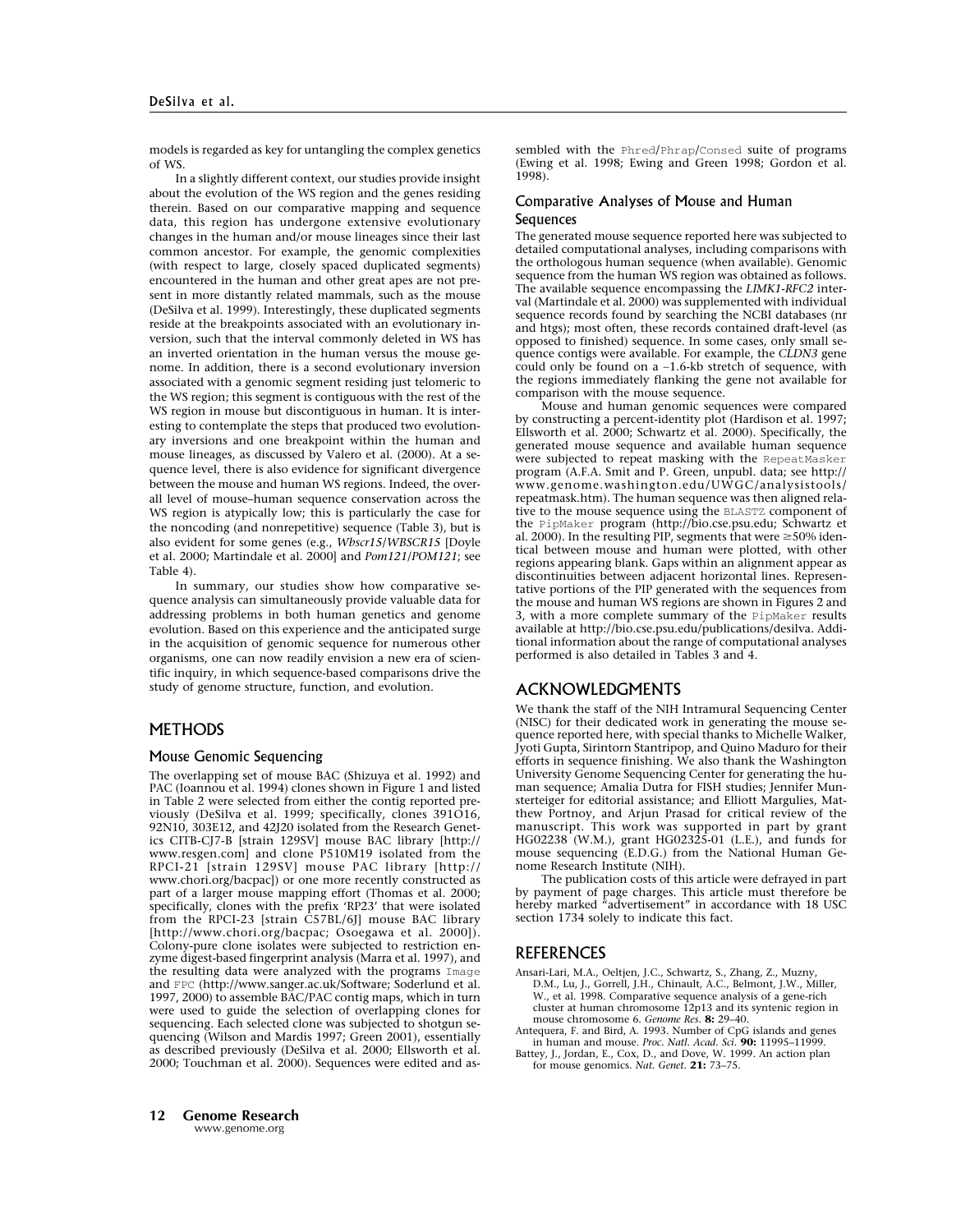Batzoglou, S., Pachter, L., Mesirov, J.P., Berger, B., and Lander, E.S. 2000. Human and mouse gene structure: Comparative analysis and application to exon prediction. *Genome Res.* **10:** 950–958.

Baumer, A., Dutly, F., Balmer, D., Riegel, M., Tukel, T. Krajewska-Walasek, M., and Schinzel, A.A. 1998. High level of unequal meiotic crossovers at the origin of the 22q11.2 and 7q11.23 deletions. *Hum. Mol. Genet.* **7:** 887–894.

Bayarsaihan, D. and Ruddle, F.H. 2000. Isolation and characterization of BEN, a member of the TFII-I family of DNA-binding proteins containing distinct helix-loop-helix domains. *Proc. Natl. Acad. Sci.* **97:** 7342–7347.

Bellugi, U., Bihrle, A., Jernigan, T., Trauner, D., and Doherty, S. 1990. Neuropsychological, neurological, and neuroanatomical profile of Williams syndrome. *Am. J. Med. Genet.* **6:** 115–125.

Bellugi, U., Lichtenberger, L., Mills, D., Galaburda, A., and Korenberg, J.R. 1999. Bridging cognition, the brain and molecular genetics: Evidence from Williams syndrome. *Trends Neurosci.* **22:** 197–207.

Bouck, J.B., Metzker, M.L., and Gibbs, R.A. 2000. Shotgun sample sequence comparisons between mouse and human genomes. *Nature Genet.* **25:** 31–33.

Burn, J. 1986. Williams syndrome. *J. Med. Genet.* **23:** 389–395.

Chiaromonte, F., Yang, S., Elnitski, L., Yap, V.B., Miller, W., and Hardison, R.C. 2001. Association between divergence and interspersed repeats in mammalian noncoding genomic DNA.

*Proc. Natl. Acad. Sci.*, in press. Cliften, P.F., Hillier, L.W., Fulton, L., Graves, T., Miner, T., Gish, W.R., Waterston, R.H., and Johnston, M. 2001. Surveying *Saccharomyces* genomes to identify functional elements by comparative DNA sequence analysis. *Genome Res.* **11:** 1175–1186.

Dehal, P., Predki, P., Olsen, A.S., Kobayashi, A., Folta, P., Lucas, S., Land, M., Terry, A., Ecale Zhou, C.L., Rash, S., et al. 2001. Human chromosome 19 and related regions in mouse: Conservative and lineage-specific evolution. *Science* **293:** 104–111.

de Luis, O., Valero, M.C., and Perez Jurado, L.A. 2000. *WBSCR14*, a putative transcription factor gene deleted in Williams-Beuren syndrome: Complete characterisation of the human gene and the mouse ortholog. *Eur. J. Hum. Genet.* **8:** 215–222.

Denny, P. and Justice, M.J. 2000. Mouse as the measure of man? *Trends Genet.* **16:** 283–287.

DeSilva, U., Massa, H., Trask, B.J., and Green, E.D. 1999. Comparative mapping of the region of human chromosome 7 deleted in Williams syndrome. *Genome Res.* **9:** 428–436.

DeSilva, U., Miller, E., Gorlach, A., Foster, C.B., Green, E.D., and Chanock, S.J. 2000. Molecular characterization of the mouse p47-*phox* (*Ncf1*) gene and comparative analysis of the mouse p47-*phox* (*Ncf1*) gene to the human *NCF1* gene. *Mol. Cell Biol. Res. Commun.* **3:** 224–230.

Donnai, D. and Karmiloff-Smith, A. 2000. Williams syndrome: From genotype through to the cogntive phenotype. *Am. J. Med. Genet.* **97:** 164–171.

Doyle, J.L., DeSilva, U., Miller, W., and Green, E.D. 2000. Divergent human and mouse orthologs of a novel gene (WBSCR15/*Wbscr15*) reside within the genomic interval commonly deleted in Williams syndrome. *Cytogenet. Cell Genet.* **90:** 285–290.

Duret, L. and Bucher, P. 1997. Searching for regulatory elements in human noncoding sequences. *Curr. Opin. Struct. Biol* **7:** 399–406.

Ellsworth, R.E., Jamison, D.C., Touchman, J.W., Chissoe, S.L., Braden Maduro, V.V., Bouffard, G.G., Dietrich, N.L., Beckstrom-Sternberg, S.M., Iyer, L.M., Weintraub, L.A., et al. 2000. Comparative genomic sequence analysis of the human and mouse cystic fibrosis transmembrane conductance regulator genes. *Proc. Natl. Acad. Sci.* **97:** 1172–1177.

Ewart, A.K., Morris, C.A., Atkinson, D., Jin, W., Sternes, K., Spallone, P., Stock, A.D., Leppert, M., and Keating, M.T. 1993. Hemizygosity at the elastin locus in a developmental disorder, Williams syndrome. *Nat. Genet.* **5:** 11–16.

Ewing, B. and Green, P. 1998. Base-calling of automated sequencer

traces using *Phred.* II. error probabilities. *Genome Res.* **8:** 186–194. Ewing, B., Hillier, L., Wendl, M.C., and Green, P. 1998. Base-calling of automated sequencer traces using *Phred.* I. accuracy assessment. *Genome Res.* **8:** 175–185.

Fazio, M.J., Mattei, M.-G., Passage, E., Chu, M.-L., Black, D., Solomon, E., Davidson, J.M., and Uitto, J. 1991. Human elastin gene: New evidence for localization to the long arm of chromosome 7. *Am. J. Hum. Genet.* **48:** 696–703.

Flint, J., Tufarelli, C., Peden, J., Clark, K., Daniels, R.J., Hardison, R.,

Miller, W., Philipsen, S., Tan-Un, K.C., McMorrow, T., et al. 2001. Comparative genome analysis delimits a chromosomal domain and identifies key regulatory elements in the  $\alpha$  globin cluster. *Hum. Mol. Genet.* **10:** 371–382.

- Footz, T.K., Brinkman-Mills, P., Banting, G.S., Maier, S.A., Aliriazi, M., Riazi, M.A., Bridgland, L., Hu, S., Birren, B., Minoshima, S., et al. 2001. Analysis of the cat eye syndrome critical region in humans and the region of conserved synteny in mice: A search for candidate genes at or near the human chromosome 22 pericentromere. *Genome Res.* **11:** 1053–1070.
- Francke, U. 1999. Williams-Beuren syndrome: Genes and mechanisms. *Hum. Mol. Genet.* **8:** 1947–1954.
- Francke, U., Hsieh, C.-L., Foellmer, B.E., Lomax, K.J., Malech, H.L., and Leto, T.L. 1990. Genes for two autosomal recessive forms of chronic granulomatous disease assigned to 1q25 *(NCF2)* and 7q11.23 *(NCF1*). *Am. J. Hum. Genet.* **47:** 483–492.
- Frangiskakis, J.M., Ewart, A.K., Morris, C.A., Mervis, C.B., Bertrand, J., Robinson, B.F., Klein, B.P., Ensing, G.J., Everett, L.A., Green, E.D., et al. 1996. *LIM-kinase1* hemizygosity implicated in impaired visuospatial constructive cognition. *Cell* **86:** 59–69.

Franke, Y., Peoples, R.J., and Francke, U. 1999. Identification of GTF2IRD1, a putative transcription factor within the Williams-Beuren syndrome deletion at 7q11.23. *Cytogenet. Cell Genet.* **86:** 296–304.

Gordon, D., Abajian, C., and Green, P. 1998. Consed: A graphical tool for sequence finishing. *Genome Res.* **8:** 195–202.

Gorlach, A., Lee, P.L., Roesler, J., Hopkins, P.J., Christensen, B., Green, E.D., Chanock, S.J., and Curnutte, J.T. 1997. A p47-*phox* pseudogene carries the most common mutation causing p47– *phox*-deficient chronic granulomatous disease. *J. Clin. Invest.* **100:** 1907–1918.

Green, E.D. 2001. Strategies for the systematic sequencing of complex genomes. *Nat. Rev. Genet.* **2:** 573–583.

Habets, G.G., van der Kammen, R.A., Willemsen, V., Balemans, M., Wiegant, J., and Collard, J.G. 1992. Sublocalization of an invasion-inducing locus and other genes on human chromosome 7. *Cytogenet. Cell Genet.* **60:** 200–205.

Hallberg, E., Wozniak, R.W., and Blobel, G. 1993. An integral membrane protein of the pore membrane domain of the nuclear envelope contains a nucleoporin-like region. *J. Cell. Biol.* **122:** 513–521.

- Hardison, R.C. 2000. Conserved noncoding sequences are reliable guides to regulatory elements. *Trends Genet.* **16:** 369–372.
- Hardison, R.C., Oeltjen, J., and Miller, W. 1997. Long human–mouse sequence alignments reveal novel regulatory elements: A reason to sequence the mouse genome. *Genome Res.* **7:** 959–966.

Hockenhull, E.L., Carette, M.J., Metcalfe, K., Donnai, D., Read, A.P., and Tassabehji, M. 1999. A complete physical contig and partial transcript map of the Williams syndrome critical region. *Genomics* **58:** 138–145.

Hoogenraad, C.C., Eussen, B.H.J., Langeveld, A., van Haperen, R., Winterberg, S., Wouters, C.H., Grosveld, F., De Zeeuw, C.I., and Galjart, N. 1998. The murine *CYLN2* gene: Genomic organization, chromosome localization, and comparison to the human gene that is located within the 7q11.23 Williams syndrome critical region. *Genomics* **53:** 348–358.

International Human Genome Sequencing Consortium. 2001. Initial sequencing and analysis of the human genome. *Nature* **409:** 860–921.

- Ioannou, P.A., Amemiya, C.T., Garnes, J., Kroisel, P.M., Shizuya, H., Chen, C., Batzer, M.A., and de Jong, P.J. 1994. A new bacteriophage P1-derived vector for the propagation of large human DNA fragments. *Nat. Genet.* **6:** 84–89.
- Jackson, S.H., Malech, H.L., Kozak, C.A., Lomax, K.J., Gallin, J.I., and Holland, S.M. 1994. Cloning and functional expression of the mouse homologue of p47phox. *Immunogenetics* **39:** 272–275.
- Jadayel, D.M., Osborne, L.R., Coignet, L.J.A., Zani, V.J., Tsui, L.-C., Scherer, S.W., and Dyer, M.J.S. 1998. The *BCL7* gene family: Deletion of *BCL7B* in Williams syndrome. *Gene* **224:** 35–44.
- Jareborg, N. and Durbin, R. 2000. Alfresco—a workbench for comparative genomic sequence analysis. *Genome Res.* **10:** 1148–1157.
- Jareborg, N., Birney, E., and Durbin, R. 1999. Comparative analysis of noncoding regions of 77 orthologous mouse and human gene pairs. *Genome Res.* **9:** 815–824.
- Kawai, J., Shinagawa, A., Shibata, K., Yoshino, M., Itoh, M., Ishii, Y., Arakawa, T., Hara, A., Fukunishi, Y., Konno, H., et al. 2001. Functional annotation of a full-length mouse cDNA collection. *Nature* **409:** 685–690.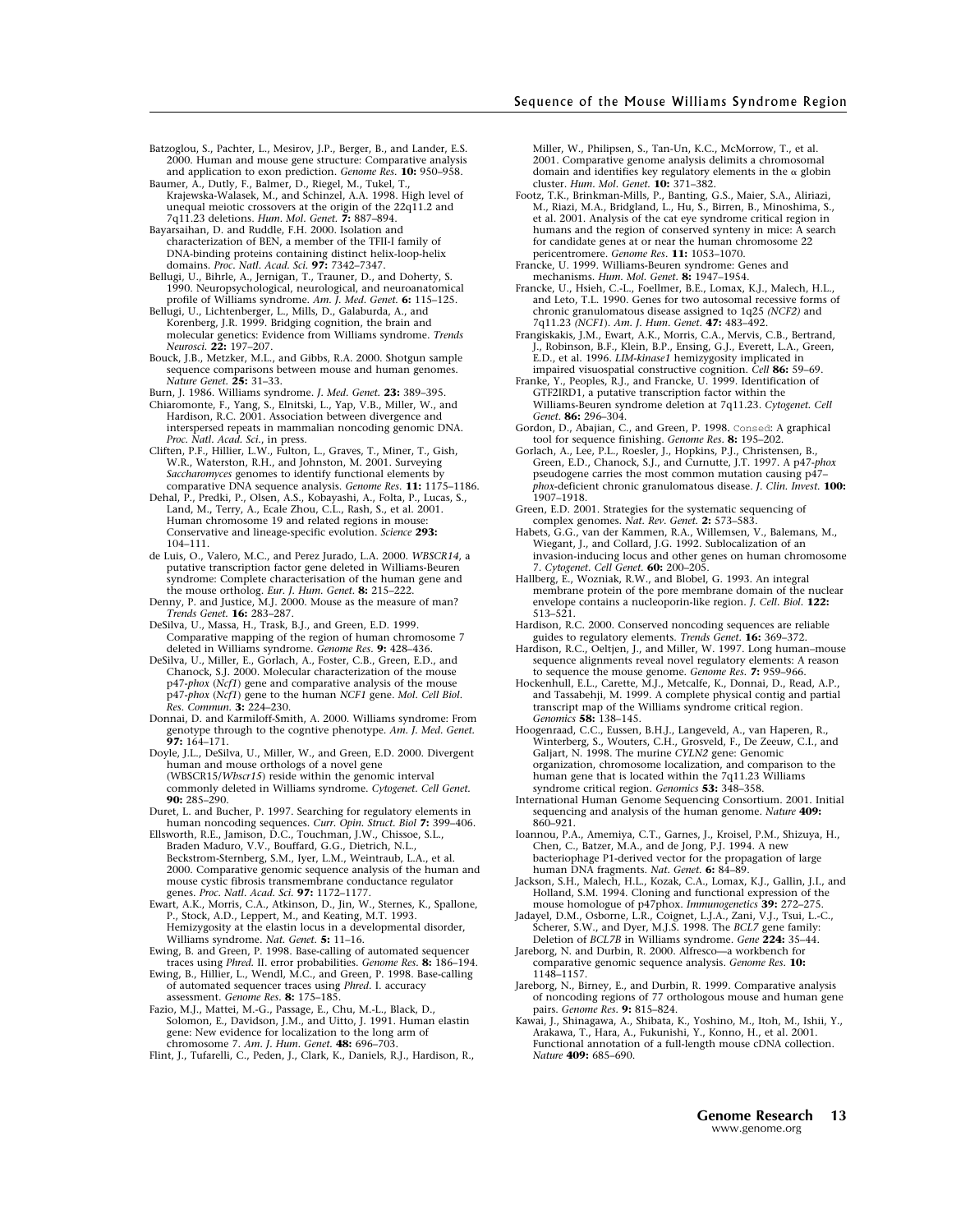Koop, B.F. and Hood, L. 1994. Striking sequence similarity over almost 100 kilobases of human and mouse T-cell receptor DNA. *Nat. Genet.* **7:** 48–53.

- Korenberg, J.R., Chen, X.-N., Hirota, H., Lai, Z., Bellugi, U., Burian, D., Roe, B., and Matsuoka, R. 2000. VI. Genome structure and cognitive map of Williams syndrome. *J. Cog. Neurosci.* **12:** 89–107.
- Lamerdin, J.E., Stilwagen, S.A., Ramirez, M.H., Stubbs, L., and Carrano, A.V. 1996. Sequence analysis of the *ERCC2* gene regions in human, mouse, and hamster reveals three linked genes. *Genomics* **34:** 399–409.
- Lashkari, A., Smith, A.K., and Graham Jr., J.M. 1999. Williams-Beuren syndrome: An update and review for the primary physician. *Clin. Pediatr.* **38:** 189–208.
- Liang, Y., Wang, A., Belyantseva, I.A., Anderson, D.W., Probst, F.J., Barber, T.D., Miller, W., Touchman, J.W., Jin, L., Sullivan, S.L., et al. 1999. Characterization of the human and mouse unconventional myosin XV genes responsible for hereditary deafness *DFNB3* and Shaker 2. *Genomics* **61:** 243–258.

Loots, G.G., Locksley, R.M., Blankespoor, C.M., Wang, Z.E., Miller, W., Rubin, E.M., and Frazer, K.A. 2000. Identification of a coordinate regulator of interleukins 4, 13, and 5 by cross-species sequence comparisons. *Science* **288:** 136–140.

Loskutoff, D.J., Linders, M., Keijer, J., Veerman, H., van Heerikhuizen, H., and Pannekoek, H. 1987. Structure of the human plasminogen activator inhibitor 1 gene: Nonrandom distribution of introns. *Biochem.* **26:** 3763–3768.

Lu, X., Meng, X., Morris, C.A., and Keating, M.T. 1998. A novel human gene, *WSTF*, is deleted in Williams syndrome. *Genomics* **54:** 241–249.

Lund, J., Chen, F., Hua, A., Roe, B., Budarf, M., Emanuel, B.S., and Reeves, R.H. 2000. Comparative sequence analysis of 634 kb of the mouse chromosome 16 region of conserved synteny with the human velocardiofacial syndrome region on chromosome 22q11.2. *Genomics* **63:** 374–383.

Makalowski, W. and Boguski, M.S. 1998. Evolutionary parameters of the transcribed mammalian genome: An analysis of 2,820 orthologous rodent and human sequences. *Proc. Natl. Acad. Sci.* **95:** 9407–9412.

Makalowski, W., Zhang, J., and Boguski, M.S. 1996. Comparative analysis of 1196 orthologous mouse and human full-length mRNA and protein sequences. *Genome Res.* **6:** 846–857.

Mallon, A.-M. and Strivens, M. 1998. DNA sequence analysis and comparative sequencing. *Methods* **14:** 160–178.

- Mallon, A.-M., Platzer, M., Bate, R., Gloeckner, G., Botcherby, M.R.M., Norksiek, G., Strivens, M.A., Kioschis, P., Dangel, A., Cunningham, D., et al. 2000. Comparative genome sequence analysis of the *Bpa*/*Str* region in mouse and man. *Genome Res.* **10:** 758–775.
- Marra, M.A., Kucaba, T.A., Dietrich, N.L., Green, E.D., Brownstein, B., Wilson, R.K., McDonald, K.M., Hillier, L.W., McPherson, J.D., and Waterston, R.H. 1997. High throughput fingerprint analysis of large-insert clones. *Genome Res.* **7:** 1072–1084.
- Martindale, D.W., Wilson, M.D., Wang, D., Burke, R.D., Chen, X., Duronio, V., and Koop, B.F. 2000. Comparative genomic sequence analysis of the Williams syndrome region (LIMK1-RFC2) of human chromosome 7q11.23. *Mamm. Genome* **11:** 890–898.

Mayor, C., Brudno, M., Schwartz, J.R., Poliakov, A., Rubin, E.M., Frazer, K.A., Pachter, L.S., and Dubchak, I. 2000. VISTA: Visualizing global DNA sequence alignments of arbitrary length. *Bioinformatics* **16:** 1046–1047.

Meng, X., Lu, X., Li, Z., Green, E.D., Massa, H., Trask, B.J., Morris, C.A., and Keating, M.T. 1998a. Complete physical map of the common deletion region in Williams syndrome and identification and characterization of three novel genes. *Hum. Genet.* **103:** 590–599.

- Meng, X., Lu, X., Morris, C.A., and Keating, M.T. 1998b. A novel human gene *FKBP6* is deleted in Williams syndrome. *Genomics* **52:** 130–137.
- Mervis, C.B. and Klein-Tasman, B.P. 2000. Williams syndrome: Cognition, personality, and adaptive behavior. *Ment. Retard. Dev. Disabil. Res. Rev.* **6:** 148–158.
- Mervis, C.B., Robinson, B.F., and Pani, J.R. 1999. Cognitive and behavioral genetics '99: Visuospatial construction. *Am. J. Hum. Genet.* **65:** 1222–1229.

Miller, W. 2000. So many genomes, so little time. *Nat. Biotechnol.* **18:** 148–149.

Morris, C.A. and Mervis, C.B. 2000. Williams syndrome and related

disorders. *Annu. Rev. Genomics Hum. Genet.* **1:** 461–484.

- Morris, C.A., Demsey, S.A., Leonard, C.O., Dilts, C., and Blackburn, B.L. 1988. Natural history of Williams syndrome: Physical characteristics. *J. Pediatr.* **113:** 318–326.
- Nakayama, T., Matsuoka, R., Kimura, M., Hirota, H., Mikoshiba, K., Shimizu, Y., Shimizu, N., and Akagawa, K. 1998. Hemizygous deletion of the HPC-1/syntaxin 1A gene (STX1A) in patients with Williams syndrome. *Cytogenet. Cell Genet.* **82:** 49–51.
- Oeltjen, J.C., Malley, T.M., Muzny, D.M., Miller, W., Gibbs, R.A., and Belmont, J.W. 1997. Large-scale comparative sequence analysis of the human and murine Bruton's tyrosine kinase loci reveals conserved regulatory domains. *Genome Res.* **7:** 315–329.
- Onyango, P., Miller, W., Lehoczky, J., Leung, C.T., Birren, B., Wheelan, S., Dewar, K., and Feinberg, A.P. 2000. Sequence and comparative analysis of the mouse 1-megabase region orthologous to the human 11p15 imprinted domain. *Genome Res.* **10:** 1697–1710.
- Osborne, L.R. 1999. Williams-Beuren syndrome: Unraveling the mysteries of a microdeletion disorder. *Molec. Genet. Metab.* **67:** 1–10.
- Osborne, L. and Pober, B. 2001. Genetics of childhood disorders: XXVII. genes and cognition in Williams syndrome. *J. Am. Acad. Child Adolesc. Psychiatry* **40:** 732–735.
- Osborne, L.R., Martindale, D., Scherer, S.W., Shi, X.-M., Huizenga, J., Heng, H.H.Q., Costa, T., Pober, B., Lew, L., Brinkman, J., et al. 1996. Identification of genes from a 500-kb region at 7q11.23 that is commonly deleted in Williams syndrome patients. *Genomics* **36:** 328–336.
- Osborne, L.R., Herbrick, J.-A., Greavette, T., Heng, H.H.Q., Tsui, L.-C., and Scherer, S.W. 1997a. PMS2-related genes flank the rearrangement breakpoints associated with Williams syndrome and other diseases on human chromosome 7. *Genomics* **45:** 402–406.

Osborne, L.R., Soder, S., Shi, X.-M., Pober, B., Costa, T., Scherer, S.W., and Tsui, L.-C. 1997b. Hemizygous deletion of the syntaxin 1A gene in individuals with Williams syndrome. *Am. J. Hum. Genet.* **61:** 449–452.

- Osborne, L.R., Campbell, T., Daradich, A., Scherer, S.W., and Tsui, L.-C. 1999. Identification of a putative transcription factor gene (*WBSCR11*) that is commonly deleted in Williams-Beuren syndrome. *Genomics* **57:** 279–284.
- Oshima, A., Kyle, J.W., Miller, R.D., Hoffmann, J.W., Powell, P.P., Grubb, J.H., Sly, W.S., Tropak, M., Guise, K.S., and Gravel, R.A. 1987. Cloning, sequencing, and expression of cDNA for human beta-glucuronidase. *Proc. Natl. Acad. Sci.* **84:** 685–689.
- Osoegawa, K., Tateno, M., Woon, P.Y., Frengen, E., Mammoser, A.G., Catanese, J.J., Hayashizaki, Y., and de Jong, P.J. 2000. Bacterial artificial chromosome libraries for mouse sequencing and functional analysis. *Genome Res.* **10:** 116–128.

Paperna, T., Peoples, R., Wang, Y.-K., Kaplan, P., and Francke, U. 1998. Genes for the CPE receptor (*CPETR1*) and the human homolog of RVP1 (*CPETR2*) are localized within the Williams-Beuren syndrome deletion. *Genomics* **54:** 453–459.

- Pennacchio, L.A. and Rubin, E.M. 2001. Genomic strategies to identify mammalian regulatory sequences. *Nat. Rev. Genet.* **2:** 100–109.
- Peoples, R., Perez-Jurado, L., Wang, Y.-K., Kaplan, P., and Francke, U. 1996. The gene for replication factor C subunit 2 (RFC2) is within the 7q11.23 Williams syndrome deletion. *Am. J. Hum. Genet.* **58:** 1370–1373.
- Peoples, R.J., Cisco, M.J., Kaplan, P., and Francke, U. 1998. Identification of the WBSCR9 gene, encoding a novel transcriptional regulator, in the Williams-Beuren syndrome deletion at 7q11.23. *Cytogenet. Cell Genet.* **82:** 238–246.
- Peoples, R., Franke, Y., Wang, Y.-K., Perez-Jurado, L., Paperna, T., Cisco, M., and Francke, U. 2000. A physical map, including a BAC/PAC clone contig, of the Williams-Beuren syndrome-deletion region at 7q11.23. *Am. J. Hum. Genet.* **66:** 47–68.
- Perez Jurado, L.A., Peoples, R., Kaplan, P., Hamel, B.C.J., and Francke, U. 1996. Molecular definition of the chromosome 7 deletion in Williams syndrome and parent-of-origin effects on
- growth. Am. J. Hum. Genet. **59:** 781–792.<br>Perez Jurado, L.A., Wang, Y.-K., Peoples, R., Coloma, A., Cruces, J.,<br>and Francke, U. 1998. A duplicated gene in the breakpoint<br>regions of the 7q11.23 Williams-Beuren syndrome dele encodes the initiator binding protein TFII-1 and BAP-135, a phosphorylation target of BTK. *Hum. Mol. Genet.* **7:** 325–334.
- Perez Jurado, L.A., Wang, Y.-K., Francke, U., and Cruces, J. 1999.